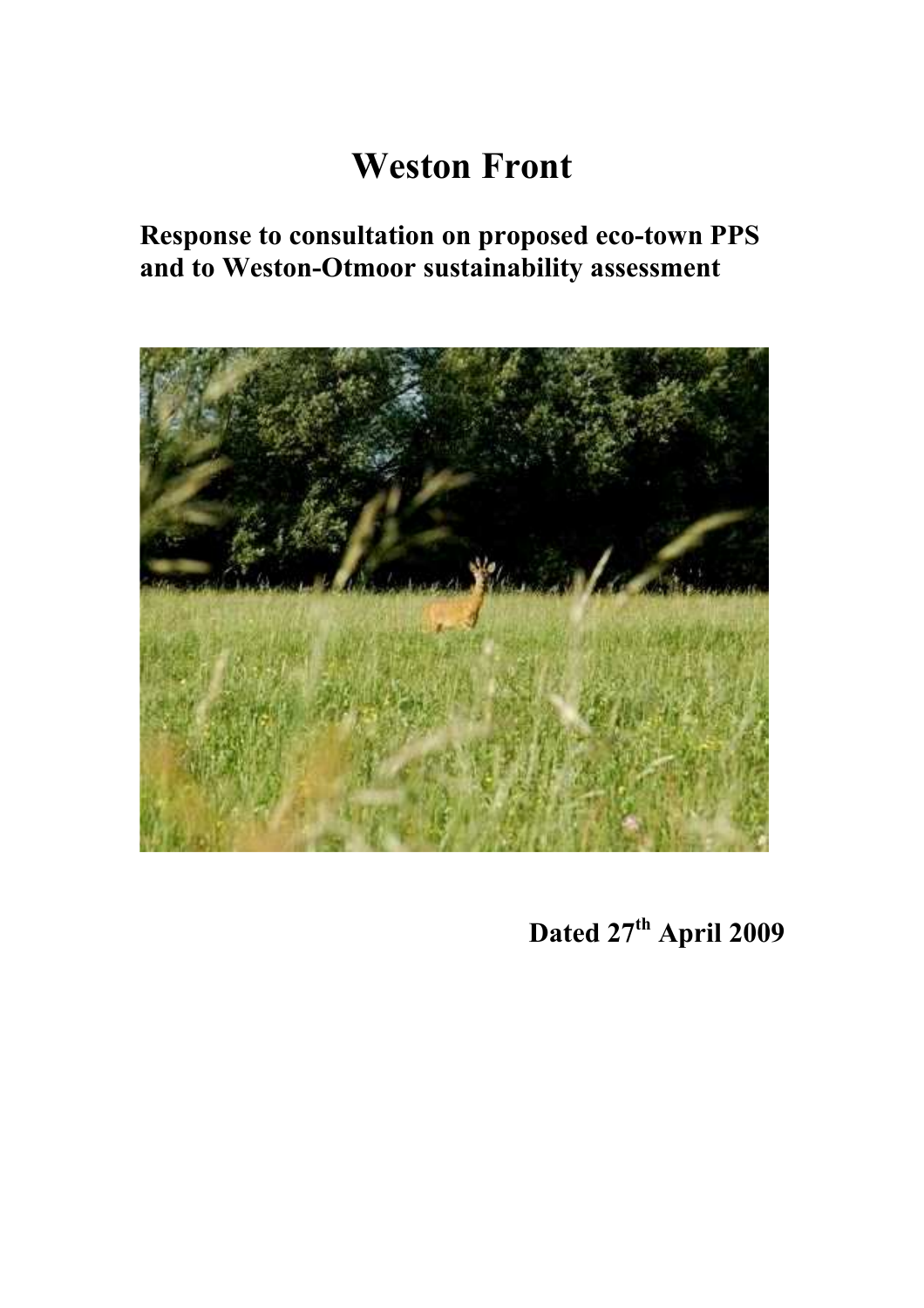### **Contents**

| <b>Section</b> |                                                  | Pages    |
|----------------|--------------------------------------------------|----------|
| <b>1.0</b>     | <b>Introduction – about Weston Front</b>         | $2 - 3$  |
| <b>2.0</b>     | <b>The big picture' – comments about the PPS</b> | $4 - 10$ |
| 3.0            | The sustainability appraisal for Weston-Otmoor   | $11-21$  |
| 4.0            | <b>Conclusions</b>                               |          |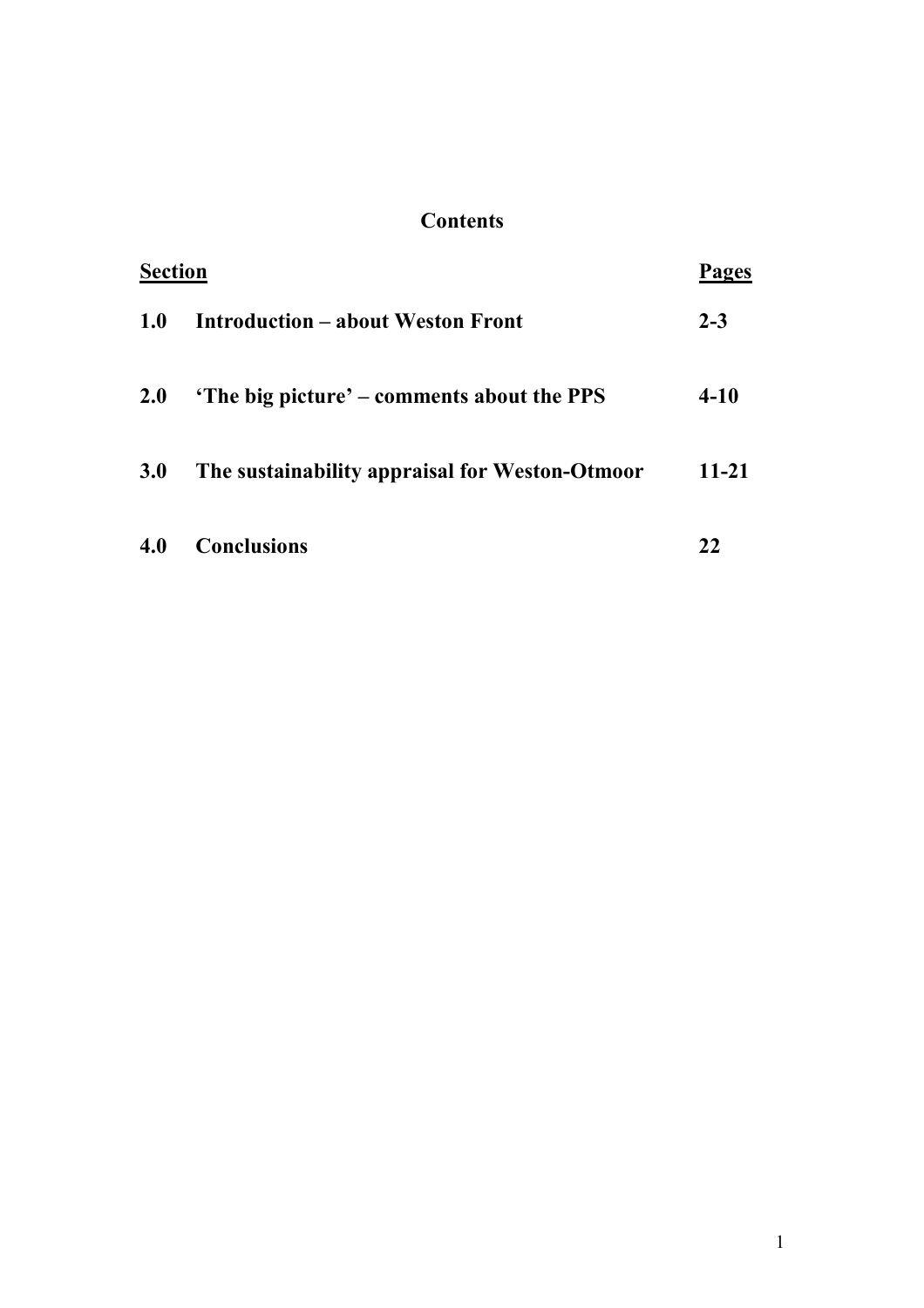### **1.0 Introduction – about Weston Front**

Weston Front is a small non-incorporated campaigning organisation, whose aim is to campaign against the so-called 'eco' town proposal by developers Parkridge at Weston Otmoor in Oxfordshire. The group has a committee that meets regularly and which, since November 2007, has sought to co-ordinate and articulate a local response as a third party to the proposal. Committee members include local residents, representatives from the Bicester Chamber of Commerce, local parish and district councils, those who have professional interests as planners, architects, and lawyers, and those with a particular interest in environmental issues and organisations such as BBOWT and CPRE.

In a poll of residents in and around Central Oxfordshire conducted by the developers, 86% of those polled rejected the proposals. For this reason, Weston Front has a robust claim to represent the views of about 20 local villages, including the large village of Kidlington (population 15,000) 10km north of Oxford, and the interests of the business community in Bicester.

Weston Front believes it is important to challenge the process by which the proposal for a new town at Weston-Otmoor has been developed, as well as the specifics of why we believe a) that this is an inappropriate site for development, and b) the plans put forward by Parkridge would severely damage the immediate area affected by the development, and the wider sub-region. We draw your attention to the submission Weston Front made to the changes proposed by the Secretary of State to the SE Plan, and our response to the developer's transport proposals, submitted to Mr Henry Cleary from the DCLG.

As a third party organisation, Weston Front has been a consultee at various stakeholder briefing meetings, but has generally struggled to obtain the information we require in order to make an informed technical response to the shortlisting process, of which this consultation on two specific documents is but one part. On the contrary, the whole process has, in our view, been invalidated by the patchwork release of the sustainability assessment and draft PPS before the reports that were needed to inform any robust sustainability assessment.

These various viability and impact reports, in their turn serve a myriad of different purposes, with varying types of data input, ranging from those that have been almost completely derived from developer supplied data, such as the Transport Assessment Report produced by consultants Halcrow, and the Financial Viability report supplied by PricewaterhouseCoopers, to those where publically available statistical evidence was combined with data from wider sources, as was the case with the ARUP report on the Social and Economic Impacts of the scheme.

Our intention is to structure our comments as far as possible to take into account the process as we now understand it, and to draw together, insofar as it is possible, the evidence from the various viability and impact reports. Additionally, we add our support to the responses made by Cherwell District and Oxfordshire County Councils, and CPRE, which we fully endorse.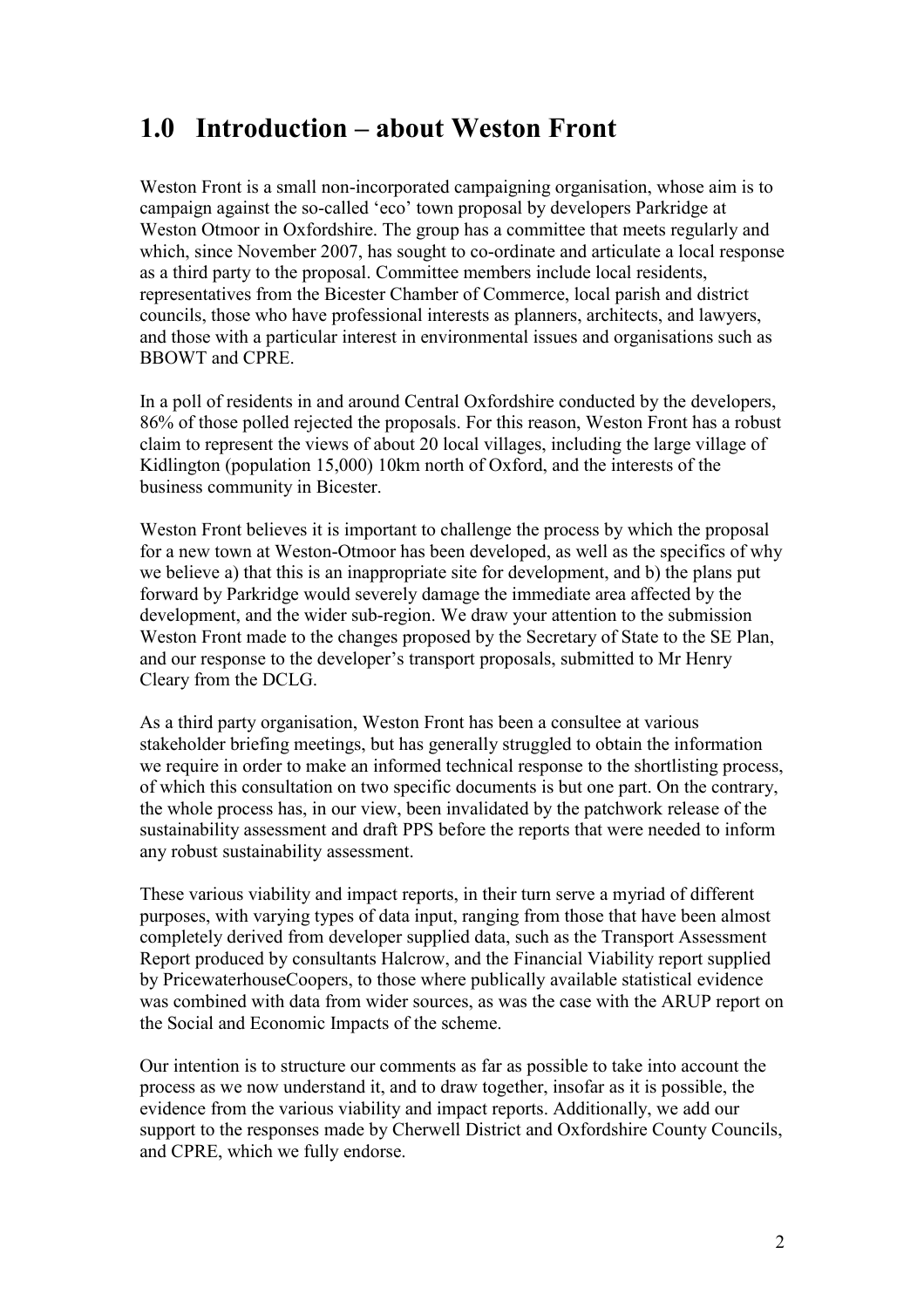Our overall response to the consultation is that:

1) We are not convinced by the need for a separate PPS into this area of policy. 2) The existing draft fundamentally undermines the plan-led approach and planning framework, particularly in respect of incorporating a series of shortlisted sites. The intention of providing a shortlist would be to afford them 'material consideration' advantages over non-designated sites, and this is incompatible with a plan-led approach.

3) We believe that the overall thrust of the sustainability appraisal is correct in respect of Weston-Otmoor, in that it is indeed a poor location. We seek an explanation as to why the site evaluation unaccountably changed from a 'D' rating to a 'C' rating at a late stage.

4) Although we agree with the sustainability appraisal's thrust, we believe it is flawed in that it was published before taking into account the findings of six other reports investigating aspects of the impact and viability of the Weston-Otmoor proposals. These provide even more damning evidence against the Weston-Otmoor proposal. Given the poor level of detail supplied by Parkridge it is also the case that the methodology of seeking views from the various organisations listed as being early consultees within the methodology does not lend much to the authoritative weight that this document lacks, given its intended use to inform which proposals will go on to form eco-towns programme.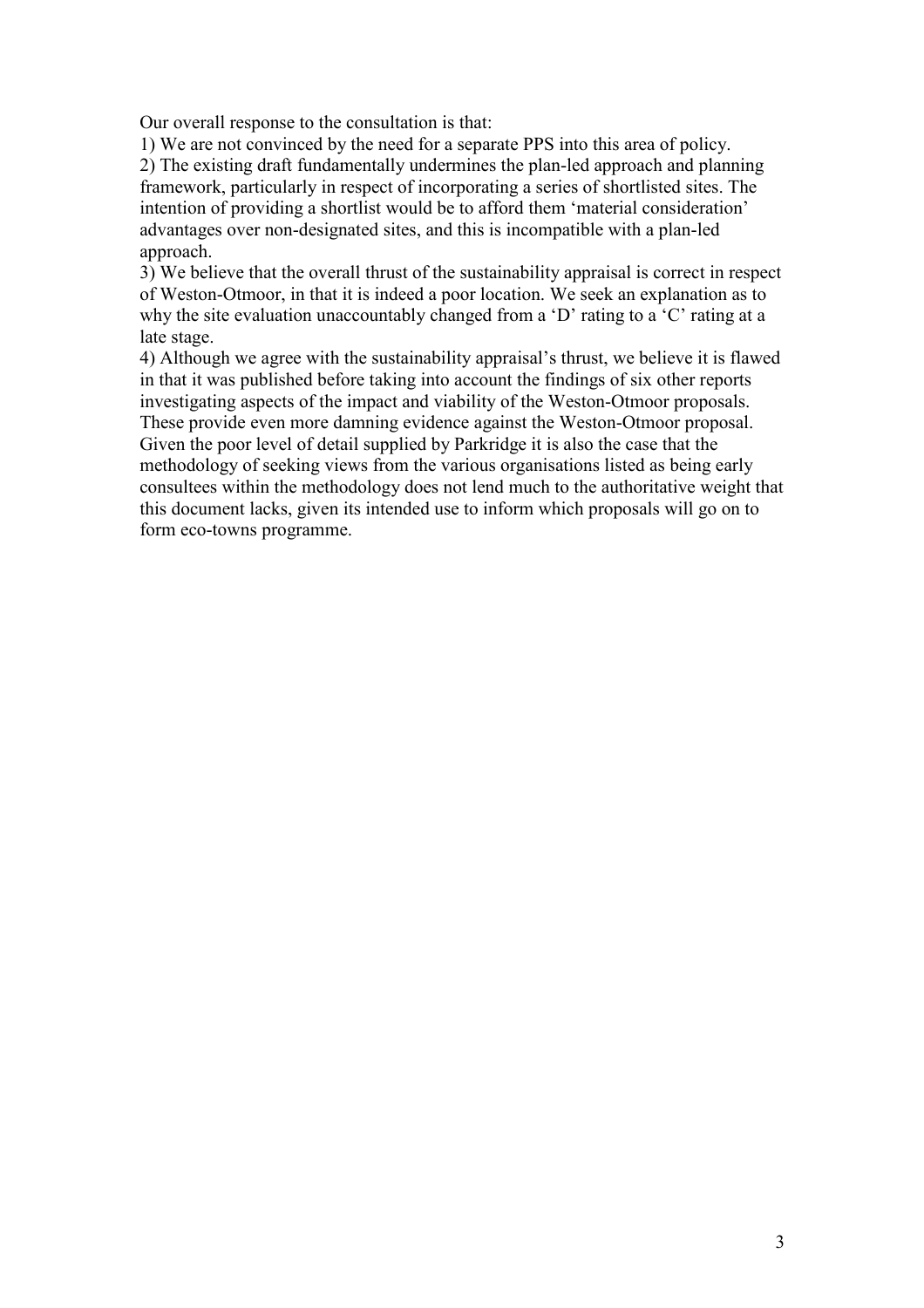### **2.0 Comments about the PPS and 'the big picture'**

We would want to make it clear that Weston-Front is not a NIMBY organisation. From a very early stage the group has been keenly aware of the need for more housing, and particularly affordable housing, both nationally and in Central Oxfordshire. We are aware that the prime drivers for this need are 1) a growth in the number of households due in part to higher divorce rates, and smaller household sizes, 2) an increase in life expectancy, and 3) immigration, both from other parts of the UK to the South East, and from abroad. Some of our constituent committee members have sought follow-up meetings with Shelter, for instance, precisely to articulate viable alternative schemes.

In the *Eco towns, living a greener future: progress report* document published in July 2008, the length of the housing waiting lists for Cherwell District were cited as 3,420, and for Oxford City 3,970.

We fully appreciate that those figures represent a challenge, and, in our response to the Secretary of State's proposed changes to the SE Plan we endorsed her view that the percentage of affordable homes within the housing mix for Central Oxfordshire should be set at 40% (recommendation 22.6), 10% higher than that contained in the non-statutory adopted Local Plan.

We also fully appreciate that it is in part the failure of local councils to deliver new housing in line with statutory targets that has prompted a rethink by central government as to how to meet unmet housing need. Although the contribution to the national housing need that could be made by eco towns is relatively small, we agree with the opening comment of the preamble to the PPS that '*Communities across the country are facing critical challenges, including the provision of affordable housing and the ability to respond to the serious threat from climate change.'* 

Where we begin to disagree with the preamble, and the eco-town prospectus, is in Section 8. We do not agree that *'A key characteristic of an eco-town is that it must be a new settlement'* No evidence is put forward to support that claim. Neither do we accept that the list of benefits set out as (a) to  $(g)$  in the same section necessarily apply.

#### **Q1 Does the draft PPS provide sufficient guidance on the consideration of ecotowns through the plan making process?**

No. It is precisely because eco towns do not exist in isolation that we do not consider that the PPS provides sufficient guidance. Across Oxfordshire, there is an ongoing need for growth in several of the country towns, particularly Bicester, in order to deliver higher order services and facilities and generate more self-contained communities. Additionally, there is a need to regenerate the centre of Kidlington in order to reverse its relative underperformance in terms of footfall, rent and yield compared to other outer-Oxford settlements. This means drawing in additional housing and investment to improve the retail offer, extend the range of local facilities, and improve the village centre environment.

In the case of the Weston Otmoor proposal any potential advantages of having an ecotown need to be weighed against the likely disbenefits to existing inter-related local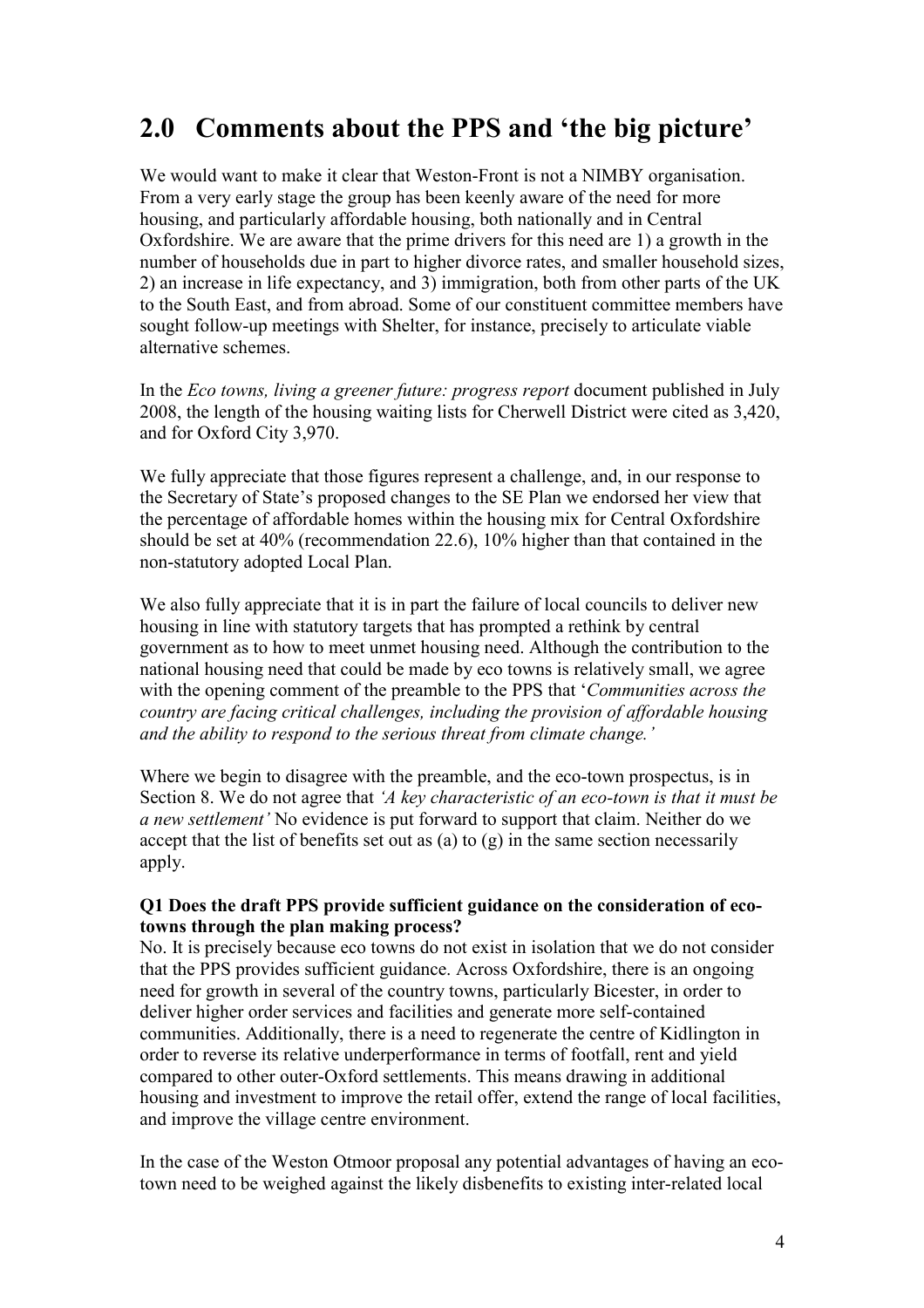settlements. In this case, the ARUP report quite clearly cites the negative impacts on Bicester and Kidlington as outweighing any benefits. It concludes that the Weston-Otmoor proposal is counter to regional policy.

The Introductory preamble to the PPS fails to address all of the potential interactions that need to be taken into account, listing only those that are positive. Similarly, the PPS makes no mention of how planners should assess the possible disadvantages of the proximity of an eco-town in respect of other settlements, whilst being obliged to accord a positive assessment based on proximity to other settlements and good transport links, as well as existing and planned employment opportunities (PPS 3.2 (a), (b) and 4.1). Material weight is also given to the fact that a location forms part of *'the eco-towns programme'* (PPS 2.2, 3.2 (d)) and in paragraph 2.6 the separateness of the eco-town programme from the development plan is further emphasised. '*…the development plan remains the starting point for the determination of these planning applications – unless material considerations determine otherwise.'* Being part of the eco-town programme is a material consideration, therefore the development plan is not the starting point. This is not a plan-led approach.

 This means that a local authority trying to assess the implications of a scheme such as Weston Otmoor against wider planning considerations already has its hands tied. The positive weighting for an eco-town within the programme disadvantages an alternative development that might be a better, more sustainable scheme. Local planning authorities would find it hard to resist what would, in effect be a loaded die in favour of a worse option.

#### **Q2 Are the locational principles for eco towns sufficiently clear and workable?**

No. As we have set out above, the principles are loaded in favour of any site designated to be within the eco-towns programme. Far from allowing authorities to assess a designated site against other options within a plan-led approach, all of the criteria set out in paragraph 3.2 suggest that proximity to another settlement is 'a good thing', but fail to provide an opportunity to weigh what may be an advantage for the eco-town against the disbenefit to nearby settlements. We fundamentally disagree with the assertion in paragraph 4.1 that *'Eco-towns are most appropriate when they are near to and well-connected to existing settlements, particularly major centres of employment, retail and leisure.'* This may be true for some of the shortlisted locations, but it is a mistake to over-generalise. Sited 3 miles from Bicester, and 4 miles from Kidlington, the proposal for Weston-Otmoor would undermine the whole regional strategy for restoring the self-containment of Bicester through extra housing and employment. It would lead to a duplication of middle-order facilities, but fail to deliver the Bicester Vision to create a tipping point allowing Bicester to develop higher order facilities of its own. The ARUP report sets the implications for Bicester and Kidlington in great detail.

Additionally, the provision of untried, vastly expensive transport mitigation schemes, as is the case with the Weston-Otmoor proposal does not mean that transporting a sizeable population by train, and then transferring half of them to bus services nearer Oxford equates to an eco-friendly lifestyle. Indeed we would argue that the need for such out-commuting constitutes *'unsustainable commuter trips'* (4.11) even if they aren't by private car. This is particularly the case where the train-tram scheme proposed conflicts with the viability of the more strategically important proposed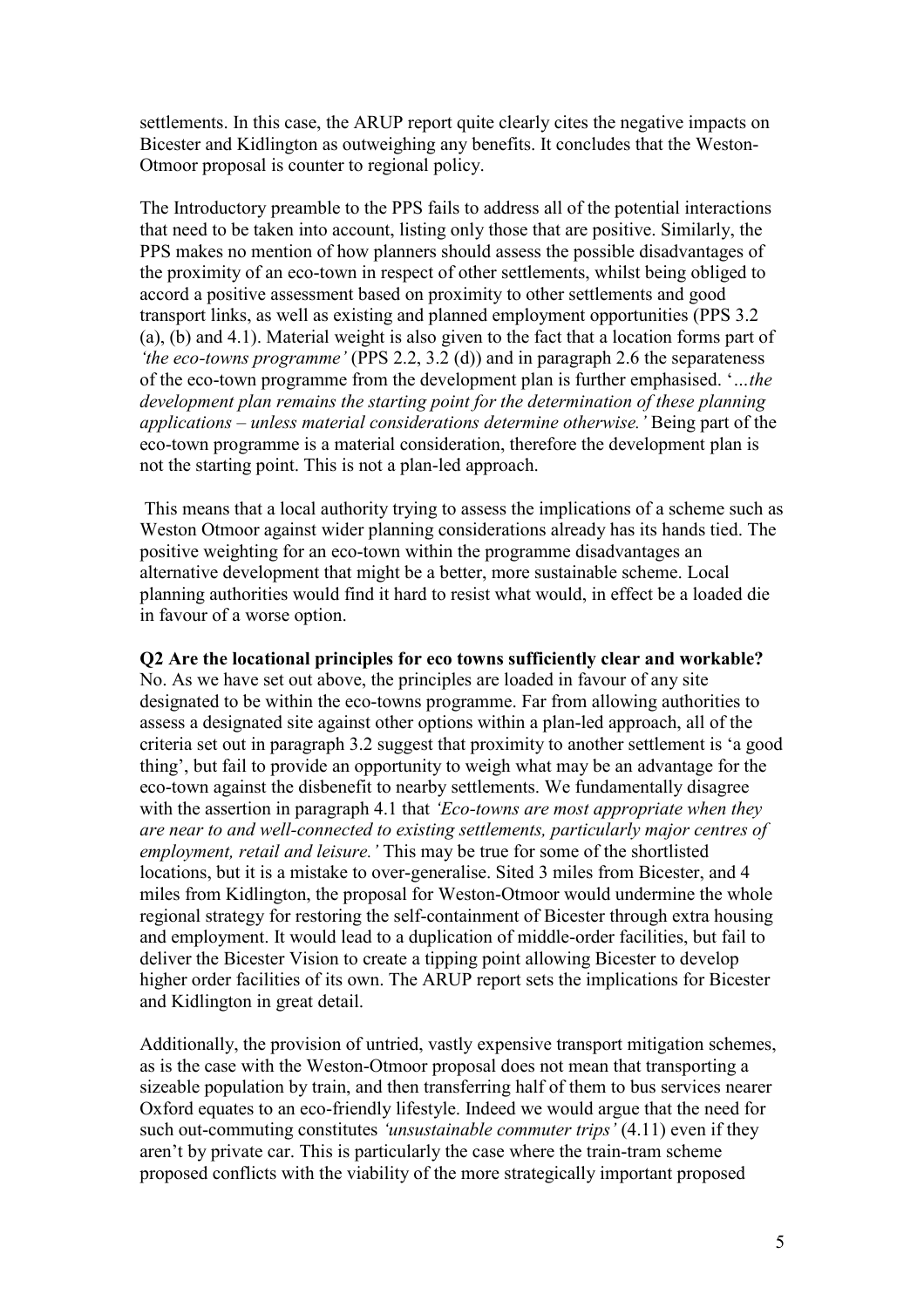Chiltern Rail Oxford–London express scheme, and the inter-urban nature of the Eastwest Rail Partnership proposals.

#### **Q3 Taking overall the standards set out in the draft PPS do you think that they achieve a viable eco-towns concept?**

We do not see how an eco-town development, with infrastructure and 40% of land as designated green areas (for cycle routes, allotments, etc.) will differ significantly from a non-designated scheme, which by 2016 will need to make use of a parallel set of standards in order to achieve carbon neutral status. In many ways, having a separate PPS to define the standards of eco-towns undermines the intention to implement CSH Level 6 by 2016 and to describe how it might be achieved across the board for all major developments.

#### **Q4.1 Do you consider that the standards provide a clear basis on which to make decisions on planning applications for eco-towns?**

No. We consider that adding a distinctive PPS concerned exclusively with a separate eco-town programme adds confusion and builds in potential conflict with other policy statements and regional guidance on other proposed development. The assertion in paragraph 12 of the Introduction that the standards used to define an eco town *'do not repeat existing planning policy'* also suggests a dual-standard approach to development. Planners and developers are bound to ask, '*Which takes priority, the sub-regional 40% affordable housing target, or the minimum 30% target set out in paragraph 25?'* The wording in introductory paragraph 12 is vague and unhelpful. It states *'Where local planning authorities, have up-to-date "development plan" policies on the provision of affordable housing these may be applied to an application for eco-towns where the local need is higher than the minimum 30%.'* 

The permissive *'may be applied'* is particularly unhelpful. How can a local authority, such as Cherwell, with a non-up-to-date LDF set at 30% effectively implement the 40% requirement set out in the RSS, when both the existing local policy and the proposed PPS set out a 30% minimum? Likewise, a developer forced to comply with a locally approved 40% affordable housing ratio three miles down the road at Bicester would argue that this higher target would be unfair, particularly as we are assured that planning authorities will be able to offset eco-town housing numbers against subregional targets, therefore effectively rendering a 40% target optional and therefore unworkable.

In the PPS itself, there is no repetition even of the content of Introduction paragraph 12. Paragraph 2.2, concerned with RSSs covers the approval of eco-town proposals in a more general way. So the ability of planning authorities to impose the higher regional spatial strategy affordable housing target is weakened still further. It needs to be spelt out far more clearly that in instances where the RSS sets out a higher percentage of affordable housing that it takes precedent over the draft PPS. Likewise, local planning policy, where that sets out what the housing mix of affordable housing should be (i.e. socially rented versus intermediate schemes), it should be a material consideration. After all, there is no point in delivering a scheme which proposes 225 socially rented properties out of 15,000 dwellings if the main identified local need is for socially rented properties. This is the case at Weston-Otmoor. Doubtless the housing mix is so unbalanced because of the need to retain sufficient cash to fund the necessary transport infrastructure, but the scheme would not reduce the housing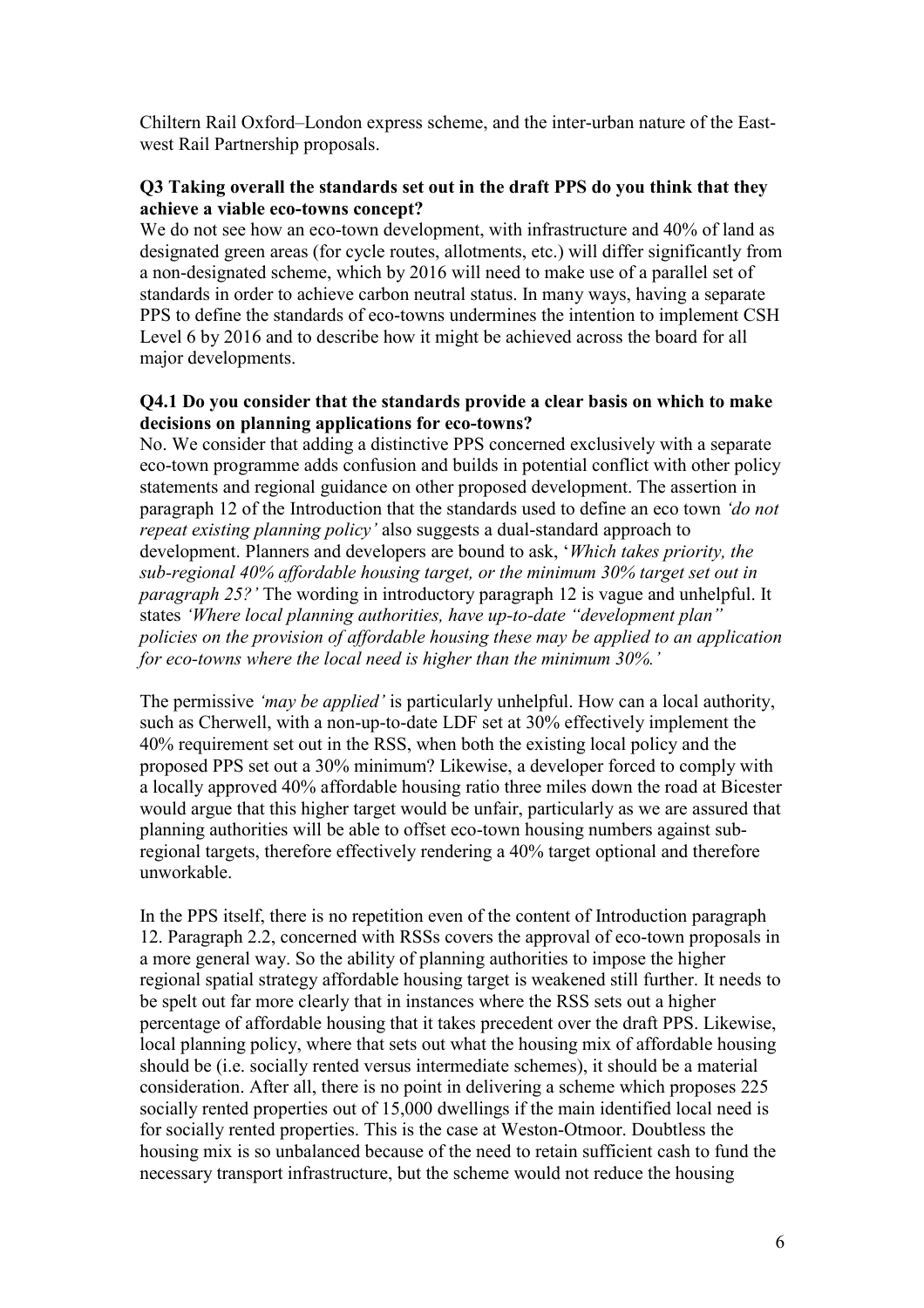waiting lists in Cherwell District or Oxford City as was promoted in the *Eco towns, living a greener future: progress report* document as a core reason for shortlisting it.

#### **Q4.2 Do you consider that the cost of implementing the standards will undermine the viability of eco-towns?**

Our main concern is not so much the cost, but that the standards set out at the outset of schemes could easily unravel, whatever covenants are placed on the community governance bodies. Section 4.13 (a), for example, sets out that '*Planning applications should include travel plans which demonstrate: (a) how the town's design will enable at least 50 per cent of trips originating in eco-towns to be made by non-car means'.* The key words here are 'travel plans' and 'enable'. Essentially this lets everybody off the hook. In the case of the Weston-Otmoor proposals, the travel plan assigns 63% of all trips to be internal to the town itself. The outbound trips are determined on the basis of restricting Passenger Car Unit movements to 1,500 per hour through a single egress route by 1) punitive charges equivalent to a fee of £7,000 per year on peak movements (County Council report Annex E p23 February 2009), and 2) signalcontrolled junctions. By supplying a combination of trains, train-trams, and buses the remaining journeys can be made. But, as the Halcrow report into transport pointed out, even the developer's preferred model suggested that some 7% of trips would be suppressed and 4% would be queued (thus reducing the quota allowed out in the following hour). However, were this punitive regime to be relaxed, but without reducing the level of public transport provision, it would still meet the requirement to *enable* 50% of trips to use non-car modes, and in any case, the developers have fulfilled their obligation by demonstrating how it *could* work within a 'travel plan' document. In other words, it is a pre-build statement of what *could* be achieved rather than anything more substantial or long-term.

#### **Q4.7 Should the PPS be more prescriptive than set out in paragraph 4.9(e) in relation to energy efficiency? Do you agree that 70 per cent is an appropriate level of carbon mitigation through on-site means?**

We welcome the intention to raise the standard of energy efficiency in the fabric of buildings. We do not see the need for a separate PPS to enforce the Building for Life and Code for Sustainable Homes standards that will apply at the time permission is granted. We consider it unhelpful that in 4.9 (a) Level 4 of the CSH is set out as being modifiable *'elsewhere in this Planning Policy Statement'*. That requires a modification each time the Building Regulations are amended in respect of the code. It would be easier to refer to the prevailing Building Regulations generally, and set a minimum Level 4 standard if the intention is to prevent future governments watering down the commitment without it being readily spotted.

#### **Q4.8 Is this employment standard sufficiently clear and workable?**

Our view is that the standard of one job per household is an under-representation of actual need. We are aware that this is a widely applied standard, but comparing like with like, and allowing some reduction for self-employed individuals either working from home or not requiring a fixed 'base', our calculation based on Bicester's 2001 census data was that 19,610 jobs would be required for a population of 35,000. That leaves a shortfall of 4,610 jobs. We have used Parkridge's assumptions that a third of all jobs would be taken by non-resident in-commuters, which notionally results in 9,610 residents needing to out-commute (a higher ratio if the ARUP report's conclusions that jobs will lag behind housing are correct).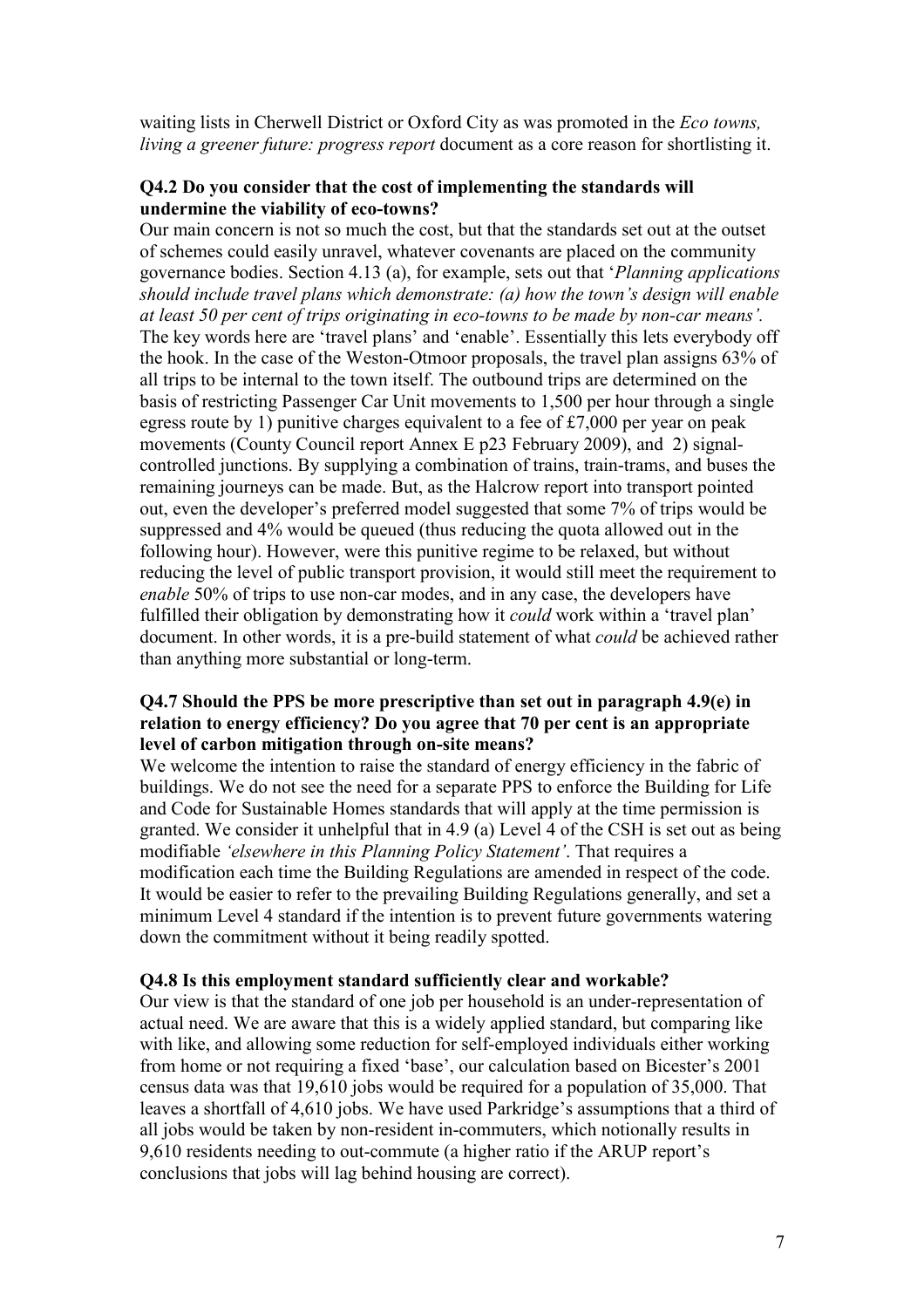This begs the question, also set out by Cherwell and Oxfordshire about what *'unsustainable commuter trips are kept to a minimum'* (PPS 4.11) means, and, our point made above, that reducing the need to travel is as important as ensuring that it's not done by private car.

#### **Q4.9 The transport standard attempts to support people's desire for mobility whilst enabling low carbon living. Is it sufficiently clear and workable?**

 It is interesting that the Mobility Unit of the Department of the Environment, Transport and the Regions produced guidance as early as 1994 setting out that optimal distances between bus stops should be around 400m, or 5 minute's walk, and that Transport for London's *Accessible bus stop design guidance* 2006 says that in busy areas these distances should be reduced further. This contrasts with the guidance for what are supposed to be exemplar settlements. We feel that the *'homes should be within ten minutes' walk of (a) frequent public transport'* is setting the standard too low, so low that for some, particularly for the mobility impaired, choosing to walk 800m to access public transport is not the first or even a possible choice.

Please see our comments on paragraph 4.13 within our response to Q4.2. Additionally, we agree with the local authorities' comments concerning the carbon impact of inbound and outbound commuting.

Paragraph 4.15 refers to the incorporation of electric car schemes. We note that in the case of the Weston Otmoor proposal, at peak hours it is intended to couple together the train-trams to Oxford, resulting in 75m long trains passing through the pedestrianised centre of the town. The wording needs to be extended in 4.15(b) to prevent schemes being introduced which effectively act as obstacles and generate congestion through otherwise pedestrian priority zones.

Additionally, the wording of 4.15(b) should not be set exclusively within the parameters of a discussion on the incorporation of electric cars. Our concern is that the scheme in general should not lead to congestion on the local or strategic road network, i.e. beyond the immediate boundaries of the town as envisaged in 4.14. The current wording suggests that the term 'local' refers exclusively to the road network within the town. It is, for instance, no great eco-achievement if, from Weston-Otmoor 50% of inbound and outbound journeys are made by public transport if the A34 and M40 are blocked for two hours each day by the other 50%.

The standard does not include access and egress arrangements for emergency services. In the Weston-Otmoor proposals, the single road in and out could easily get blocked, especially as queueing to exit is built in to the system of disincentives for car use. The standard should ensure that the number of access routes is appropriate to the size of the community.

#### **Q4.10 The local services standard allows flexibility to reflect existing local provision and the size of the development. Does it cover the essential services which will be needed in eco-towns?**

There is a conflict here because the wording talks about the 'well-being, enjoyment and health of people' in general. In the Weston-Otmoor proposals the developer has offered to restrict the provision of convenience superstores so as not to compromise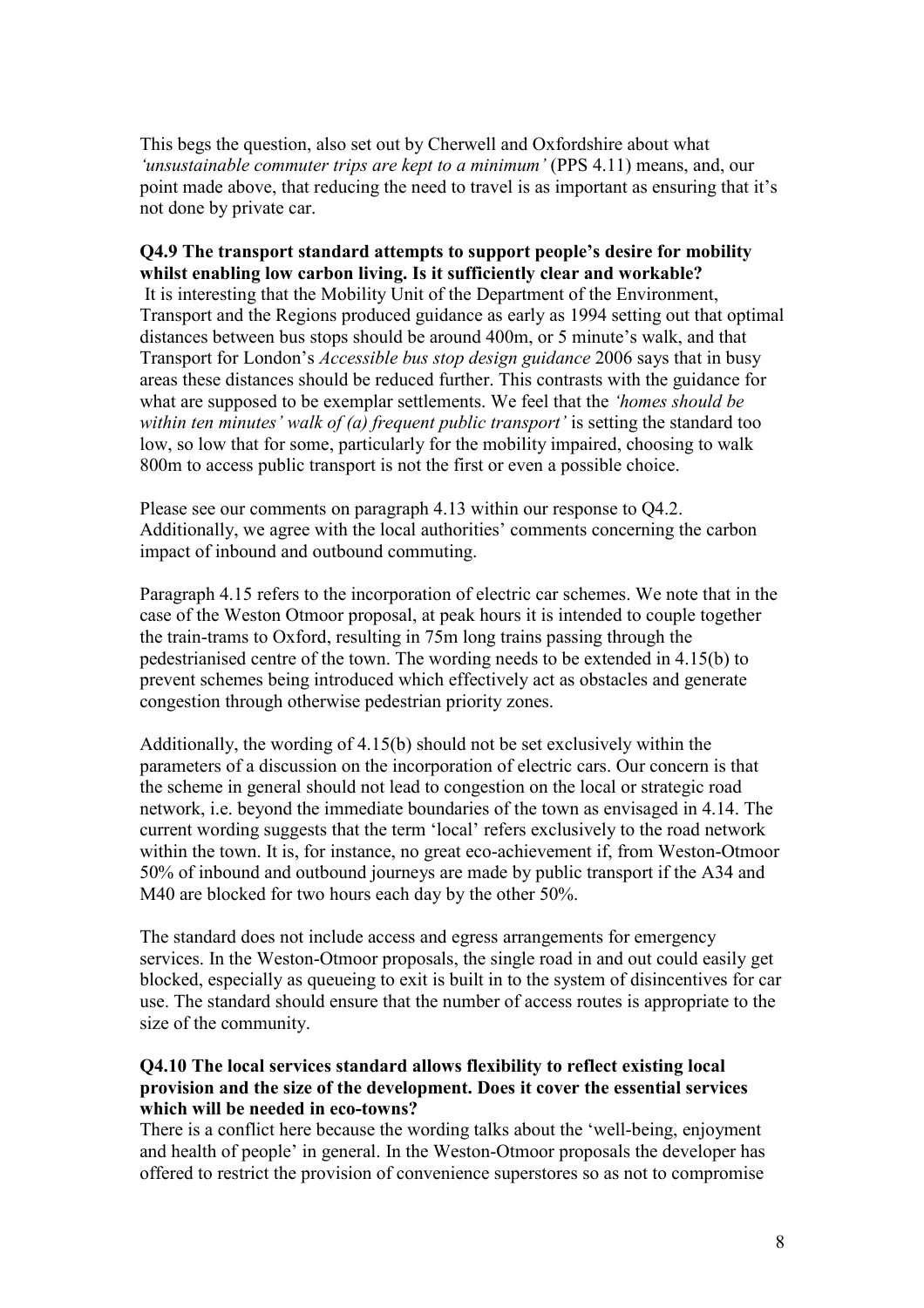the viability of the proposed redevelopment of Bicester Town Centre, and, to a lesser extent, the retail offer at Kidlington. However, there is a consequent conflict of interests here between prospective residents of the proposed eco-town and those in the adjoining retail centres. It should be clear that the new development should not proceed if it were established that in doing so it would impact on the vitality and viability of neighbouring centres. There is no mention of the provision of land for religious buildings specifically. Is this incorporated within the more general 'community facilities'?

#### **Q4.11 The standards proposed on green infrastructure and biodiversity aim to ensure that development is undertaken in such a way that it protects and enhances the best features of local landscapes for the benefit of both people and wildlife. Are these standards reasonable and deliverable?**

Like the representation made by Cherwell District and Oxfordshire County Councils we welcome the inclusion of the provisions set out in 4.20(a) and (b) in respect of protection of nature conservation sites and SSSIs. However, we have grave doubts about what is meant by terms such as 'significant adverse effect' the effectiveness of a 'strategy' for conserving and 'appropriate mitigation and/or compensation measures.' In the case of the SSSI sites that form part of and adjoin the Weston-Otmoor proposal, we cannot see how the water table could not be affected by the provision of 15,000 homes and accompanying infrastructure in the immediate vicinity. We are also concerned that the original reasons for designating these sites with SSSI status have long since served a broader purpose of protecting both wetland flora, and the fauna they attract. Establishing dense development around their edges will impact on flight lines for birds. Noise, not least from the proposed train sidings and the train-tram depot, will impact on breeding patterns. In other words, it should be clear from the guidance that the assessment of impact on these sites should not be restricted to the management of the sites themselves, but to the likely impact from surrounding development.

Paragraph 4.18 provides examples of the multifunctional use made of the space. It suggests that land should be 'accessible for play and recreation'. The guidance should be modified to take into account the vulnerability of some sites to human presence, making it clear that exclusion of the general public will be an appropriate means of managing and protecting some sites.

We are particularly concerned about the loss of green belt land to non-residential construction. No mention is made within the standards of the relationship between the 40% ratio and green belt designation. If a designated site is large enough to include a significant proportion of SSSI wetland and green belt land then it leads to the conclusion that the remainder of the site, including the residential area is likely to benefit from well below 40% green infrastructure provision. There should be guidance as to its appropriate distribution within large sites.

Additionally, we consider that detailed guidance should be provided concerning appropriate use of the green belt for transport infrastructure. In the case of Weston-Otmoor the addition of a 6 platform rail station, extensive sidings which would not be available at Oxford, a train-tram depot and a 6,000 space Park & Ride is a major incursion into green belt land. According to the Halcrow report into transport, the Park & Ride would be used by only 100 commuters into Oxford, the remaining users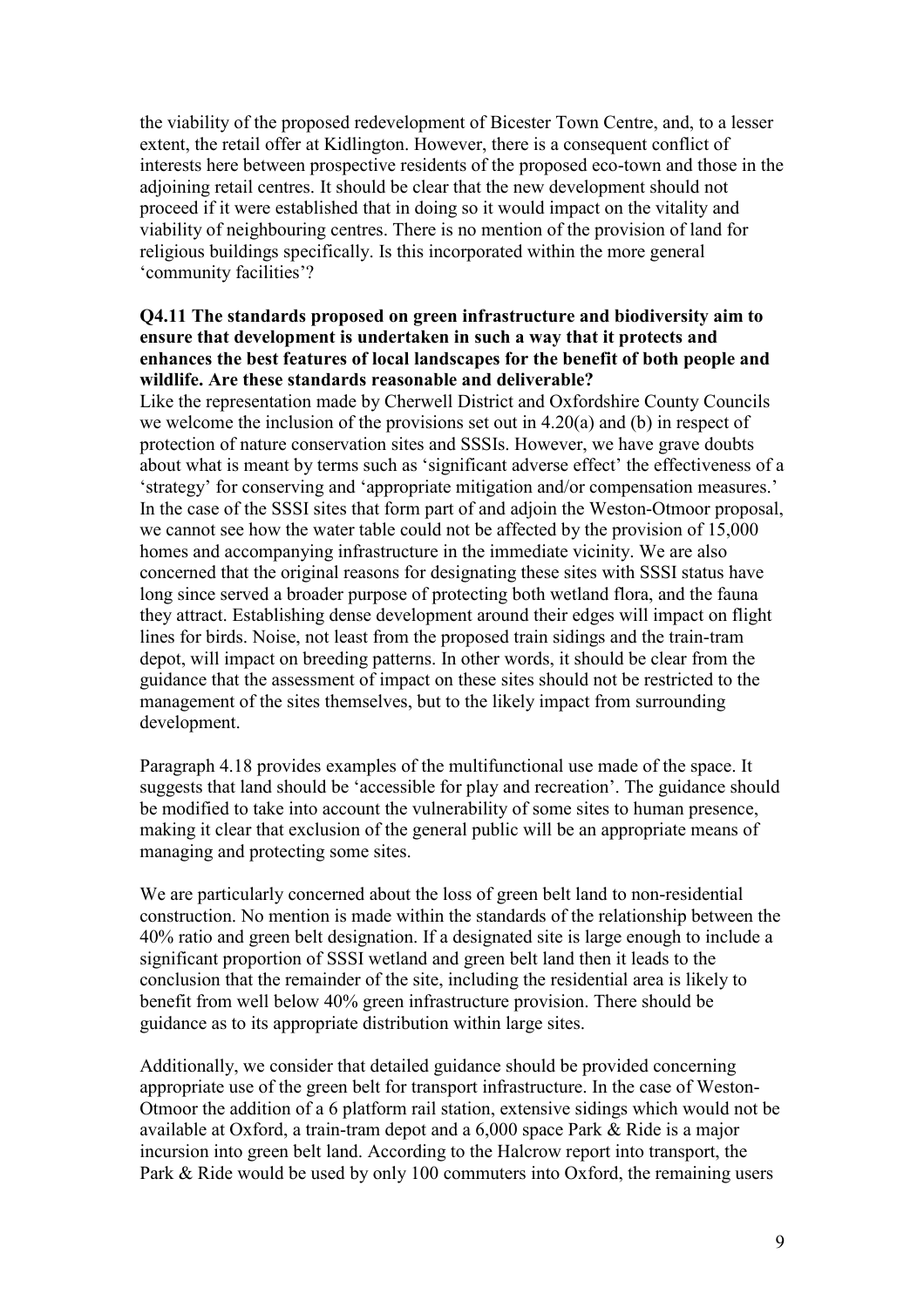would be in-commuters with some spaces designated as 2–3 car family resident overspill. This infrastructure is clearly primarily aimed at facilitating transport into and out of the proposed town. It should not, therefore be confused with developments that contribute towards maintaining the openness of the Oxford green belt (PPG13 Appendix E, paras 3.16–3.17). Guidance is needed here.

#### **Q4.12 The water and flood risk standards aim to ensure that eco-town developments are planned so that they will minimise water use and flood risk, and raise quality. Are the standards proposed clear and deliverable?**  In paragraph 4.26 the term 'aspire to water neutrality' is not quantified in any way.

We feel that this is weak, and allows what would be potentially damaging schemes to be approved.

In areas of high water stress, we feel that Level 6 of the CSH should be applied, as in such locations water becomes a key factor. In other locations, Level 5 seems reasonable.

#### **Q4.15 The community and governance standard attempts to ensure that ecotowns will be successful communities, that residents will have a say in how their town is run, and that standards are maintained. Is this standard clear and workable?**

We believe that this whole area is fraught with difficulties. Paragraph 4.33 (a) sets out that 'standards are met and maintained'. However, in the case of Weston-Otmoor a key issue is the restriction of entry and exit to the site. The proposal depends on restricting outward car movements and charging a £30 peak fee (using the model set out in the Halcrow report) through a single entry and exit road. However, Oxfordshire County Council has a policy of not imposing road charges, and, we are informed will not adopt the roads inside the town unless there is a zero fee structure compliant with County policy. Additionally, there is no incentive for residents within the governance structure to maintain such a fee structure, amounting to £7,000 a year, and which could be deemed illegal. Desire lines will emerge that would channel outbound trips through other routes, and we do not see how it could be democratically credible to maintain standards that are discriminatory, and which would result in a dangerous reliance on a single exit route.

The guidance sets out that the governance proposals 'should complement existing democratic arrangements', but the effect of establishing a management trust, in the case of the Weston-Otmoor proposals, would mean that a stakeholder group, rather than a democratically elected group would inherit the power to distribute the legacy funds of the developer group, and thus would retain most of the power. We think this set up can only be temporary, and that a democratically elected parish/town council should take over full powers as soon as is possible, not 'where appropriate' or that it 'should be considered as part of the longer term governance…' as is set out in paragraph 4.34 (our emphasis).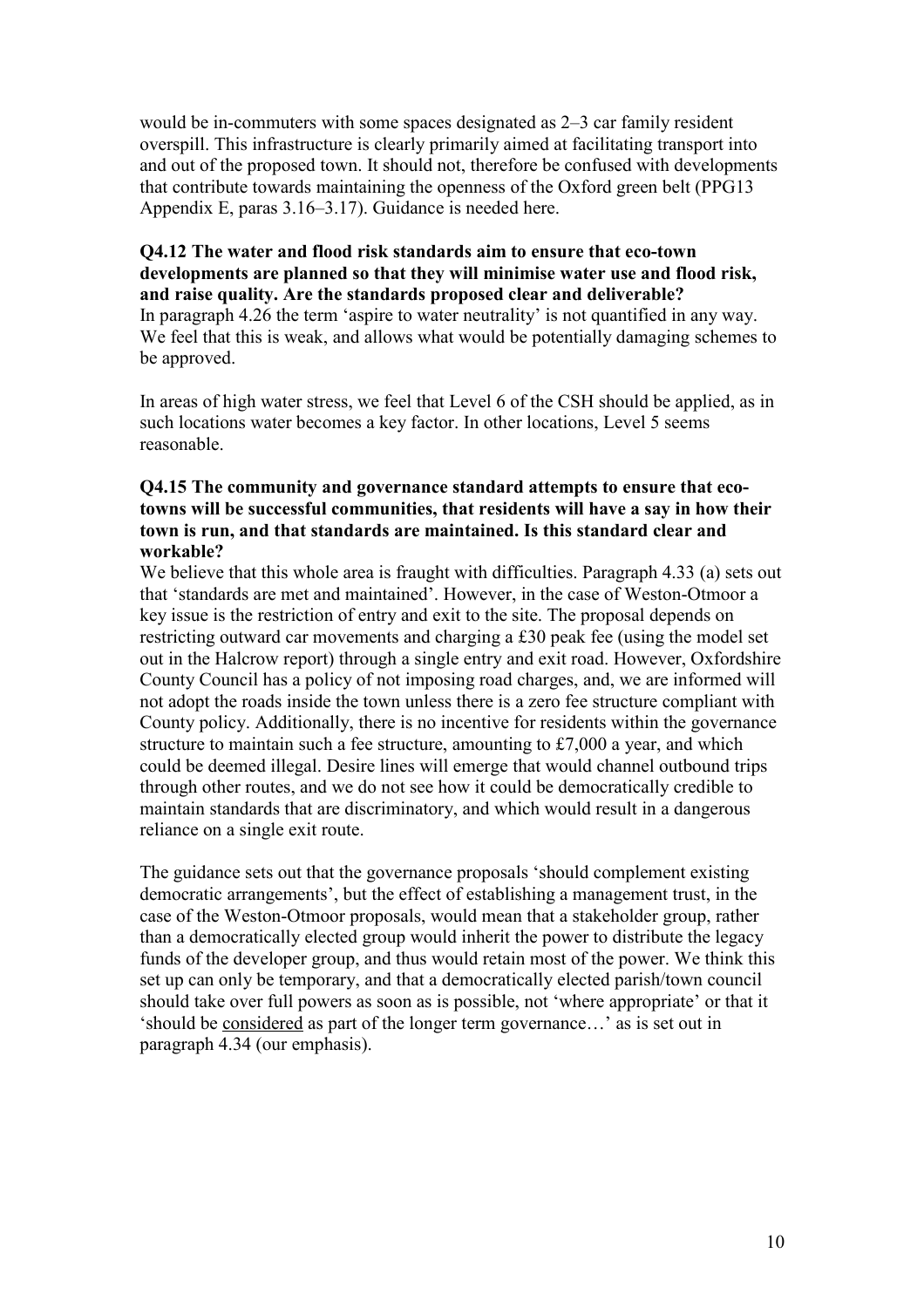### **3.0 The sustainability appraisal for Weston Otmoor**

#### **Q5 Do you have any comments on the accompanying sustainability Appraisal/habitats Regulations Assessment or the Impact Assessment?**

As we have set out above, we consider that the overall approach to these assessments has been flawed. These assessments were made without the findings of specialist reports have been released on a periodic basis after the publication of the SA. Whilst we agree with the overall thrust of the findings, the overall assessment is of too high an importance to rely solely on the partial guesswork of the great and the good, and should be revised to take on board a considered assessment of the more detailed studies undertaken on a site-by-site basis.

We note that the overall finding for Weston-Otmoor is that it is the only location to achieve a 'C' grade (*'only likely to be suitable for an eco-town with substantial and exceptional innovation'*). We acknowledge, as set out in paragraph 31 that *'the SA and HRA have been undertaken at a strategic level and are therefore necessarily broad in assessment, conclusions and recommendations'* Because of this, a pattern of refining assessment is best conducted by Local Planning Authorities as part of the LDF process, so that all proposals are consulted upon with a level playing field.

#### **Q6 Do you have any comments on the issues identified in the Sustainability Appraisal/Habitats Regulations Assessment of the locations for eco-towns? Q6.4 Weston Otmoor and Cherwell**

As a campaign group our remit does not extend to commenting on the lately added alternative sites now called 'Cherwell', and which have been appraised at a very late stage. We would point out though, that as a consequence of this, the appraisal for Shipton-on-Cherwell, for instance, sets Oxford as being 10km away and 13km away in two adjacent conclusion boxes, and that it is rated positive that traffic to the A34, 5 miles away would need to pass through Kidlington to get there. Clearly, such hurried appraisals need closer review.

In the case of Weston-Otmoor, the findings of following specialist reports would need to be taken into account in a re-evaluation of the conclusions:

- Financial Viability (DCLG, published March 2009)
- Weston-Otmoor review of Transport Assessment (Halcrow, published January 2009) along with commentary report by Oxfordshire County Council
- Social and Economic Impact Report (ARUP, published December 2008)
- Biodiversity and Green Infrastructure Study (Floodplains Meadows) Partnership)
- Landscape Assessment Desk Study (Broadway Malyan)
- Water Cycle Study (Scott Wilson)

We will consider each of these reports in turn.

#### **3.1 Financial Viability Report**

Although this report has rated the Weston-Otmoor proposal as being financially viable, our view is that this is not an accurate reflection of what the likely reality would be, and for a number of reasons. Firstly, as the report's authors are very clear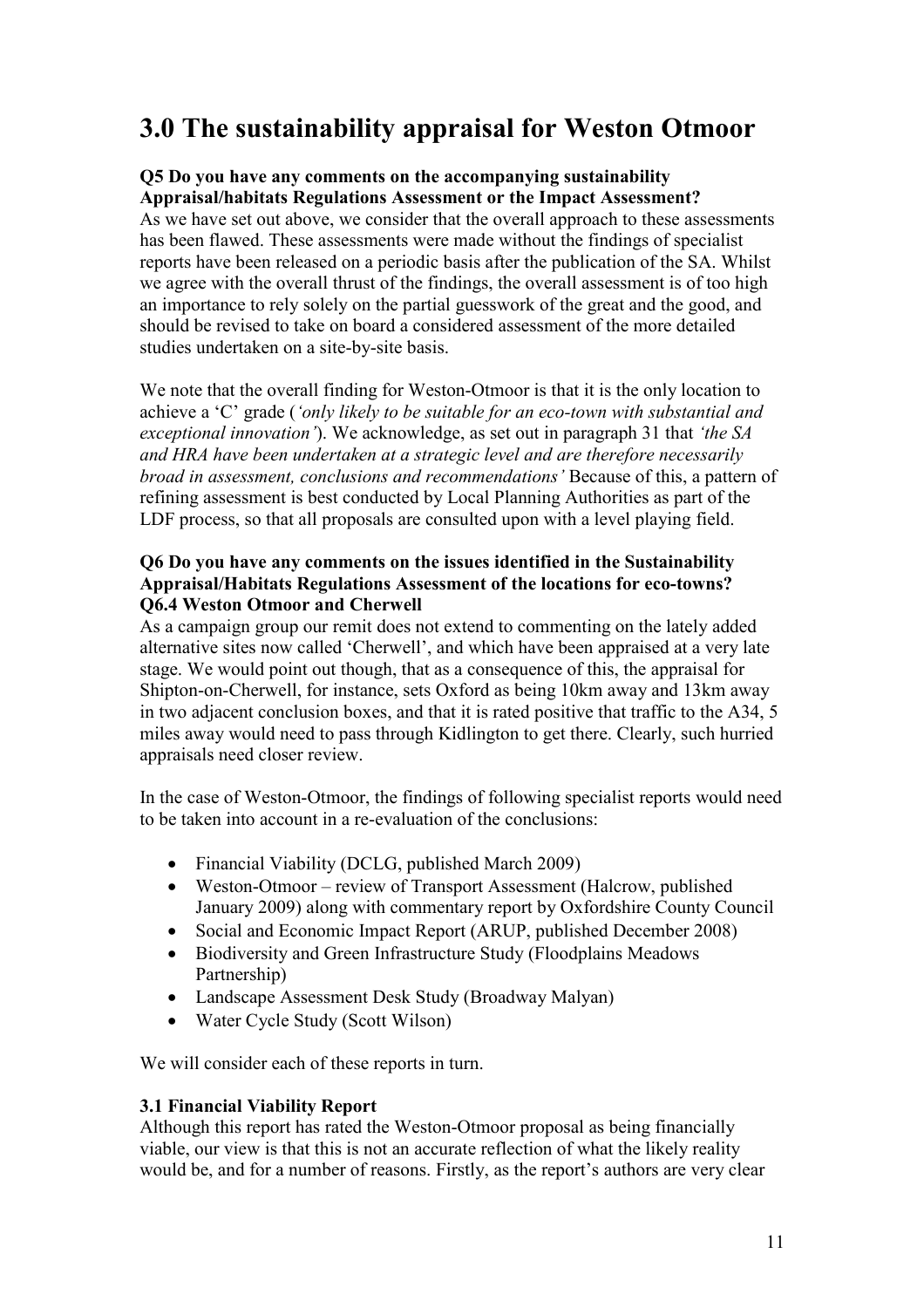that '…at this early stage in the development of proposals of this type extreme care is needed in the interpretation of the assessment's outcomes.'(1.2) The report goes on to outline three major qualifications: assumptions about land values, costs, and the evidence base used.

Our response to the assessment is as follows:

No value is attached to land value, which is an accounting procedure that effectively assumes that the developer shares profit dividends with the land owners at a later stage. The nature of these arrangements is not spelt out, but a major deduction from the income stream would be expected that currently does not register in this assessment.

The assessment assumes that the developments will comply with the high standard of homes expected of eco-towns as set out in the draft PPS. However, whilst the PPS expects minimum delivery of affordable housing to be at 30%, the South East Plan expects a delivery of 40% of affordable homes in Central Oxfordshire. The additional cost of meeting the SE Plan requirements has not been assessed, nor, within that 40% figure has the higher proportion of social rented properties expected in Cherwell District Council's local policy (approved August 2008) been costed:

*To include in Core Strategy policy a split between social rented units and intermediate housing products as follows:* 

*· 70% and 30% respectively in urban sites, with types of properties (for example, flats or houses) to be advised via a Supplementary Planning Document;* 

*· 80% and 20% respectively in rural sites, with types of properties to be advised via a Supplementary Planning Document.* 

 This is as opposed to the vast majority of affordable housing being currently allocated to shared ownership schemes.

The report claims to incorporate an assessment of the costs, benefits and impacts of the schemes, but impact is not defined. For example, for the Weston Otmoor scheme, we are not sure whether the income stream allows for the £7,000 annual charge to householders for using their cars to exit the site at peak periods (using data taken from the Halcrow report and County Council accompanying commentary document) nor on how a £30 charge per day would impact on the level of demand for purchasing a new house. The precise amount and streaming of income derived from this source has also been deemed to be 'commercially confidential' and, despite two Freedom of Information requests, Weston Front has not been supplied with this vital information.

As we don't know what income is being generated from the exit charge for cars, we don't know and how this impacts on viability. Neither are other likely impacts (e.g. to mitigate the impact on the two on-site SSSIs) elaborated in the report. So at this stage it is not clear what is being included and what is being excluded in the calculations of 'impact'.

The report sets out 'heads of terms'. What is immediately clear from the submissions is that what the local authorities for schools, health, fire and emergency services, and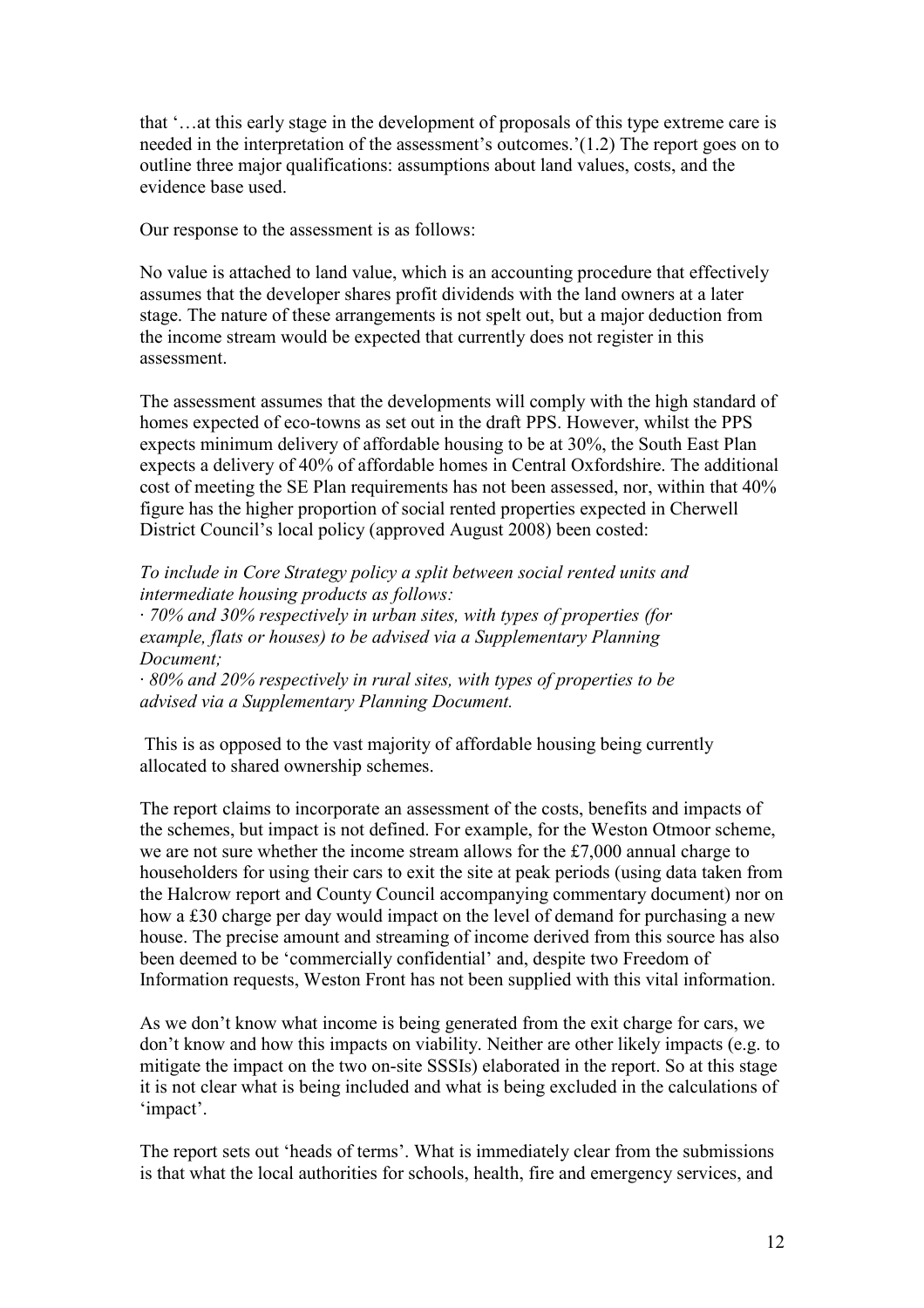those responsible for delivering expected leisure, affordable housing, and community facilities need is way beyond what the developer is currently offering.

The authors of the report set out that they have *'not taken a view on whether the s106 "offer"… is likely to be satisfactory in planning terms.'* Instead it explains that *'it will be the responsibility of the promoter and the responsible public sector counterparties to assess in more detail the timing and impact of the schme and the need for specific additional infrastructure or other impact mitigation measures.'* In other words, it has taken the developer's 'offer' on face value. Because of this it spells out clearly that *'Neither should any part of this assessment be used by promoters to make investment decisions.'* 

In making their assessment the Department has assumed an optimistic market recovery model, and they have identified a number of uncertainties which will also affect the assessment. These include:

- Local and national market conditions
- Cost inflation to deal with zero carbon building standards, which will apply by 2016
- Uncertainty over infrastructure and utility timing and costs
- Deliverability and economic viability of the eco-infrastructure
- Social infrastructure required to offset the impact of the scheme

Whilst the site specific assessment is that *'the promoter's proposals have the potential to generate a significant financial buffer against adverse movements in the assumptions.'* The estimate, allowing for discounted income is predicted to generate between £40–203m surplus, and, without the discounted rate the scheme generates between £800m and £1,450m surplus. However, if house sale values decrease by 10% but build costs only by 5% this reduces potential surpluses by £320m. The report states that *'the scheme appears to continue to generate a reasonable surplus.'* but this can only apply to the undiscounted rate assumptions.

However, Weston Front considers that what you get out of a model depends very much on what you put in. In the case of the immediate assessment we note that it is assumed that:

1) the development of commercial land *'is aligned to the housing output'*, which the ARUP report into the social and economic Impact points out is likely to lag far behind delivery of the houses, thus increasing out-commuting,

2) the distinction between the 15,000 parking spaces (one per household) and the 6,000 space park and ride is not made,

3) the financial viability and policy acceptability of delivering a single entry-exit road for a town this size, and the traffic management measures required to manage demand (as set out in the County council report to Cabinet in January 2009) are not assessed. The report sets out that *'it is likely that resolving this issue will be a key consideration if this proposal is to proceed.'*

We note that the early budget for transport infrastructure as originally proposed by the developer at £250m is now set at £530m–£590m. We are not clear whether this assumes that Chiltern Rail's proposed new Oxford–London rail link via Bicester is accepted as already built as part of this budget, or not.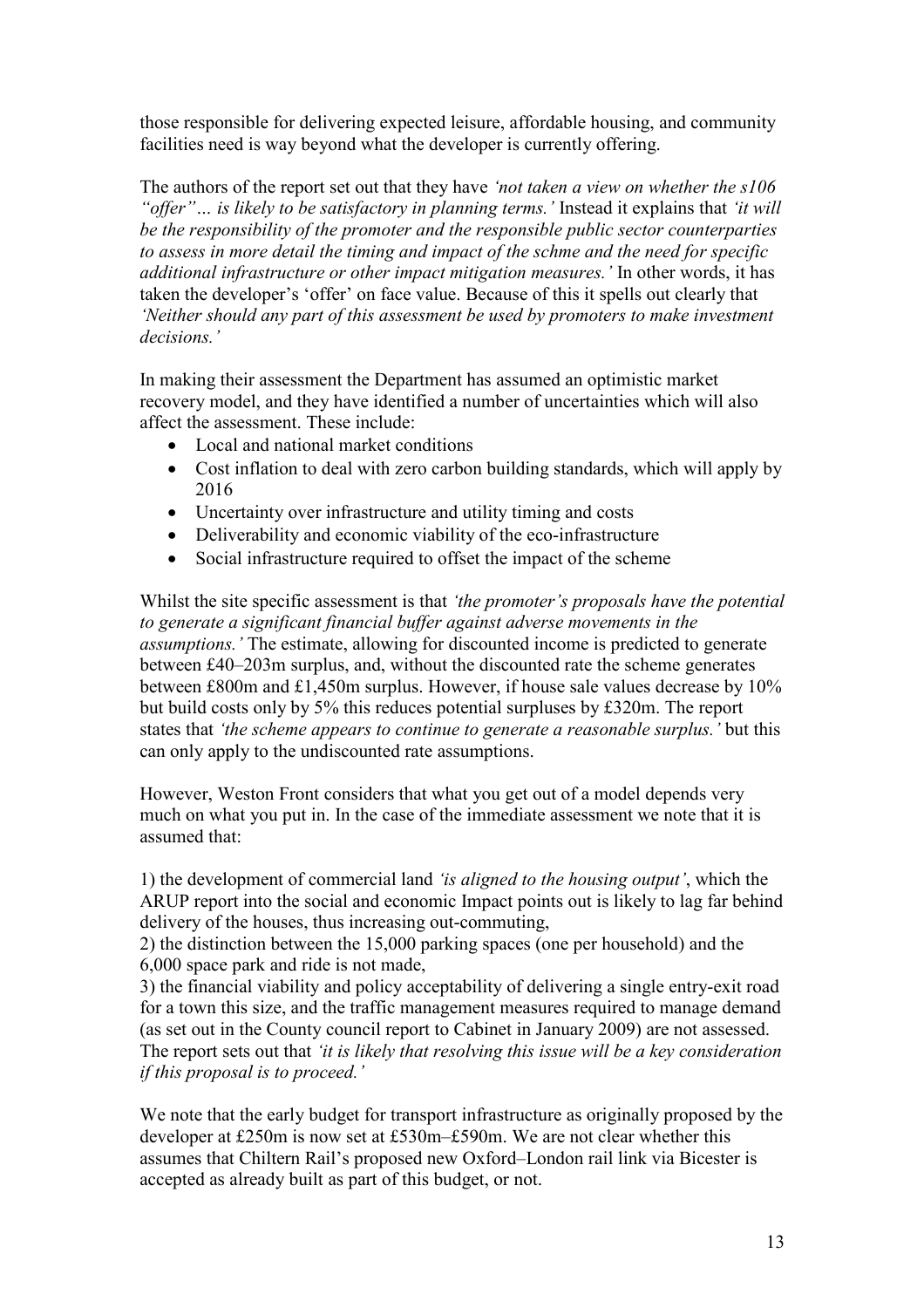The assessment assumes that the house building costs assume CSH level 4 standards, but sets out that increasing this to level 6 (due by 2016) is contained 'within other cost headings'. But no breakdown is provided.

The report accepts that before there is agreement on costs and deliverables this will require *'very substantial areas of further work'*. Looking at the level of disagreement concerning the level of infrastructure required, this is clearly a huge understatement.

It follows that we believe that a positive assessment based on the developer's assumptions cannot be relied on. Our view is that these early findings were premature and would need completely revising in the light of the emerging evidence from the other reports.

*We strongly disagree with the conclusions of this report, but note that this is not an area covered in the site specific conclusions of the Sustainability Appraisal.* 

#### **3.2 Review of Transport Assessment**

The Halcrow Assessment makes use of a variable demand model – the Central Oxfordshire Transport Model. By its nature this minimises congestion outcomes as it provides for demand to be varied. One weakness in this kind of model is that it assumes that demand can be controlled in this way. Our view is that in a town requiring 19,610 jobs, and generating 9,610 out-commuters (see our response to Q4.8), elasticity would be limited, and would either lead to congestion or limit the growth of the town. We also note the ARUP report findings that even this total of outcommuters is unlikely to be accurate as job supply would lag behind housing delivery for a number of years.

The report takes at face value the developer's assumptions, such as the restrictions on cars leaving the site fixed in initial projections at 1,000/hour and in subsequent models at 1,500/hour, the ability to deliver train, tram and bus services at the frequency set out in the master plan, the trip destination projections and the effect of the proposed junction 9 improvements. In our own study of the transport implications, we have concluded that it is highly unlikely that the provision of a 6-minute train/train-tram frequency into Oxford is achievable, and certainly not on the basis of a one-hour return journey with 13 stops *en route*.

The model does not deal with factors such as whether the preferred model of a £15 exit fee could be charged, given that Oxfordshire currently does not endorse congestion charging, and any adopted roads would need to comply with countywide policy (i.e. there will be no fee in reality). Nor does it challenge the basic assumption that a planning application would be approved for a development on this scale with only one entrance/exit (it would not). Nor does it take into account the potential displacement of residents' vehicles to areas immediately outside the town or to Bicester in order to avoid the charge.

A number of scenarios were developed, as well as a base scenario which assumes no eco-town development. Traffic levels and public transport passenger miles were measured for each of these scenarios, which were:

1) no eco town,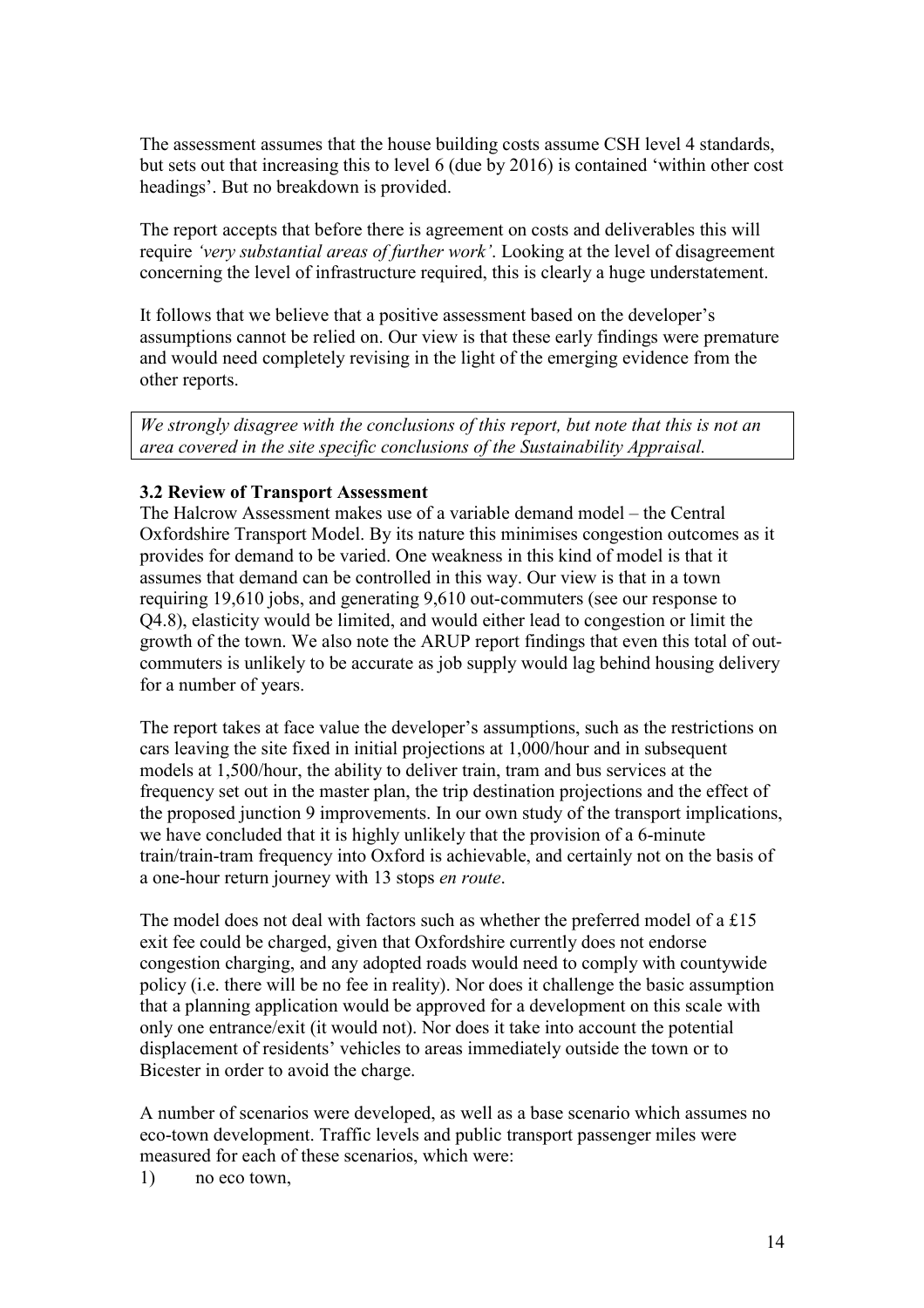- 2) fully completed eco-town 50% of trips deemed to be within the town,
- 3) fully completed eco-town 63% of trips deemed to be within the town,
- 4) part developed town by 2026 50% in-town journeys,
- 5) part developed town by 2026 63% in town journeys.

The preferred model was that 63% of trips were deemed to be within the town, with a £15 exit/entry fee for morning and evening peak journeys. The preferred model also assumes that because of the real time information located in each house, that residents would make the most logical modal choice. We share the views of the TCPA that selfcontainment will be under 50%.

Although the morning peak was assigned as 8-9am in the model, our own traffic counts indicate that the actual peak is more like 7.30-8.30 at Gosford, and possibly slightly earlier from Weston. This impacts on the likely traffic levels.

Even with a model that already carries a significant under-representation of the most likely impact, the additional traffic results in some additional congestion, mainly on the M40, and 7% of suppressed journeys, along with 4% queueing (and not leaving the site). We don't believe that that level can be sustained. Another result is that the number of seated train/tram passengers exceeds 110%, which means that a lot of people would be standing on peak hour services. As stated earlier, because of journey lengths and line capacity limits, we believe that actual capacity would be somewhat less than the capacity proposed. And, we're not sure how the proposed 8 buses an hour from the North Oxford Interchange station will cope with the anticipated 47% of rail-based passengers seeking to get to East and South East Oxford's employment areas.

We share the view of the County Council that a more realistic scenario would have multiple exits from the town, no fee or restriction on movements, and would provide a robust assessment as to whether or not the public transport system is deliverable, among other points.

*We strongly disagree with the Sustainability Appraisal's positive rating that Weston-Otmoor receives as a result of its proximity to Oxford and Bicester. As we have stated elsewhere, in this instance its proximity brings conflict with other policy priorities such as the self-containment of Bicester and the viability and vitality of Kidlington.* 

*We disagree with the neutral rating afforded to the proximity to railway station. This is because the impact of constructing major infrastructure primarily designed to serve substantial short-distance additional commuter journeys to Oxford conflicts with the strategic objectives of the East-West Rail Partnership to provide a fast inter-urban route from Cambridge and Bedford to Oxford, and those of the express link by Chiltern Rail from Oxford to London.* 

*We endorse the other conclusions within the Transport and accessibility section in respect of Weston-Otmoor.* 

#### **3.3 Social and Economic Impact Report**

This is the only report looking at non-environmental aspects of the proposals which has not relied principally on input from the developer. Whilst taking evidence from the developer, it also provided an opportunity for a wider group of agencies to submit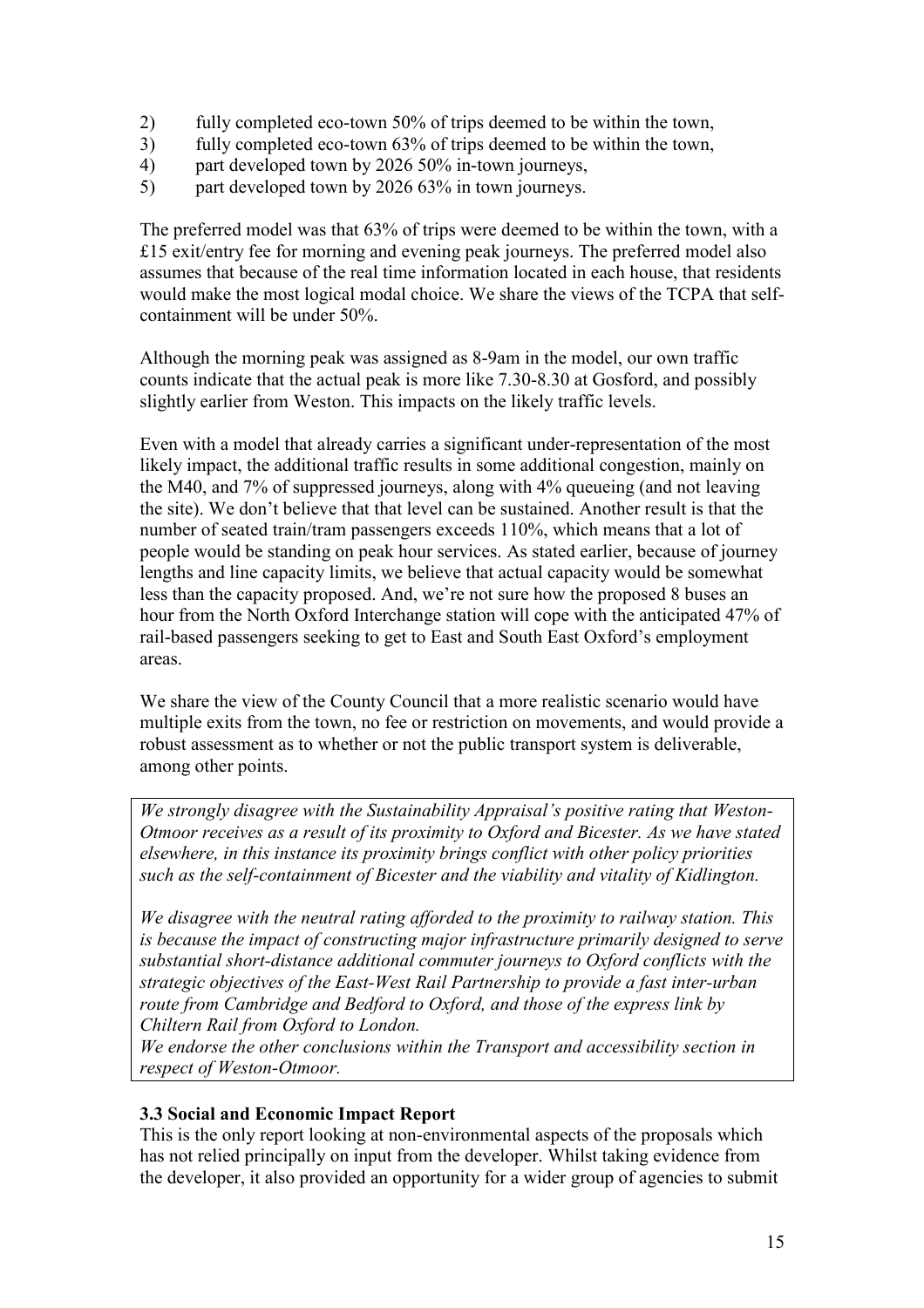evidence. Meticulous care has been taken to make use of a wide range of publically available information including census data. This is the only report in this sphere that can claim to be independent.

Members of the Weston Front Committee attended stakeholder meetings and submitted evidence to ARUP. Kidlington Parish Council, for instance, submitted a detailed document, and the Bicester Chamber of Commerce made similar representations. What follows is a powerpoint summary of these two viewpoints, both endorsed by Weston Front.

#### *Focus on Bicester*

- *Substantial population growth*
- • *Inadequate road network*
- • *Poor stock of commercial property*
- • *Limited social and community facilities*
- • *Only 20% of residents shop in Bicester*
- • *55% of residents commute out to work*
- • *Comparatively low level of educational qualifications*

#### *Bicester Vision Partnership*

*Town, District, County Councils, Chiltern Railways, Bicester Village, Stockdale Land, Chamber of Commerce* 

- *Support development*
- • *Provide a safe environment*
- • *Joined up thinking about development of Bicester*

#### *Achievements*

- • *Progression of town centre redevelopment*
- • *Outline consent for major office & hotel development*
- • *Growth town status*
- • *Extension of Bicester village and Wyvale development*

#### *Impact of Weston-Otmoor*

- *Eco-town less than 4 miles away*
- • *Reverse current momentum*
- • *Competition for business and population growth*
- • *Problems with service provision*

*Only enough demand for one growth area. Weston-Otmoor would have a major impact on Bicester* 

#### *Focus on Kidlington*

- *Underperforming village centre (rent, yield, footfall)*
- • *Demand for regeneration of village centre: retail expansion, improved environment and integration (Healthcheck)*
- • *Need for affordable and other housing to meet local needs and help fund improvements (1,300 wanted)*
- • *Green Belt constraints, but great transport links*

#### *Impact of Weston-Otmoor*

• *Competition for houses and business*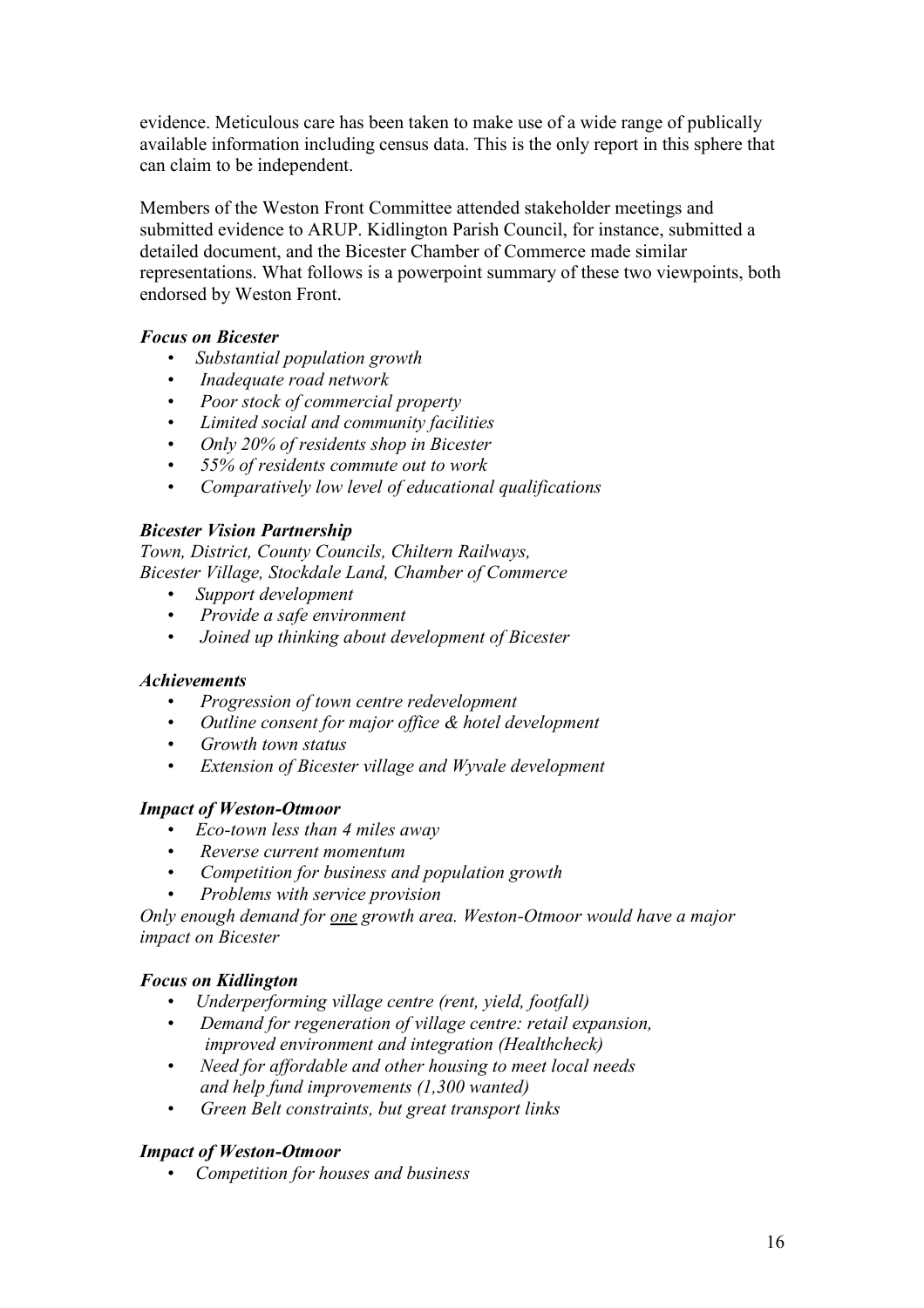- • *Major traffic impact*
- *Loss of railway station*
- • *Duplication of mid-order services*

As can be seen from the selective conclusions from the ARUP report that follow, these concerns were largely upheld after detailed scrutiny.

#### **Economic impact**

*'Recently there have been tentative signs that Bicester is reaching a turning point in its economic fortunes, with significant new developments in the pipeline including new business space and leisure facilities.'* 

*'There is potentially substantial capacity for further growth of housing and employment in Bicester.'* 

*'The employment space at the eco town will compete with rather than complement provision at Bicester and Kidlington.'* 

*'Bicester will fail to realise its vision and may be less sustainable as economic activities decline.'* 

*'The most intense potential impacts on Bicester will be in terms of housing and jobs and on employment developments in Kidlington.'* 

*'Employment growth is likely to lag behind housing growth and it may take many years before these balance.'* 

#### **Social impact conclusions**

*'The scale and proximity of Weston Otmoor to Bicester may have a destabilising effect on Bicester's local primary care services, as it would directly compete for investment.'* 

*'The scale of the development would not be sufficient to justify the provision of higher-order services such as acute hospitals, theatres, etc; therefore it would be necessary for Weston Otmoor residents to travel to other settlements to meet these requirements.'* 

*'The child yield may be greater than currently assumed in Parkridge's early assumptions, and therefore the education offer would need to be increased.'* 

We fully endorse the conclusions of the ARUP report. We expect this evidence to carry a great deal of weight in any subsequent updating of the Sustainability Appraisal, and we consider the conclusions to represent a final showstopper preventing Weston-Otmoor appearing in the eco-towns programme.

*This is an area of study that the Sustainability Appraisal hardly touches on at all. We think this is a serious omission. Much greater weight should be placed on the proposal's impact on the surrounding settlements. We disagree with the positive rating that the proposal would contribute to retaining the character of Oxford. We believe that additional traffic generated will quickly lead to congestion at oxford's*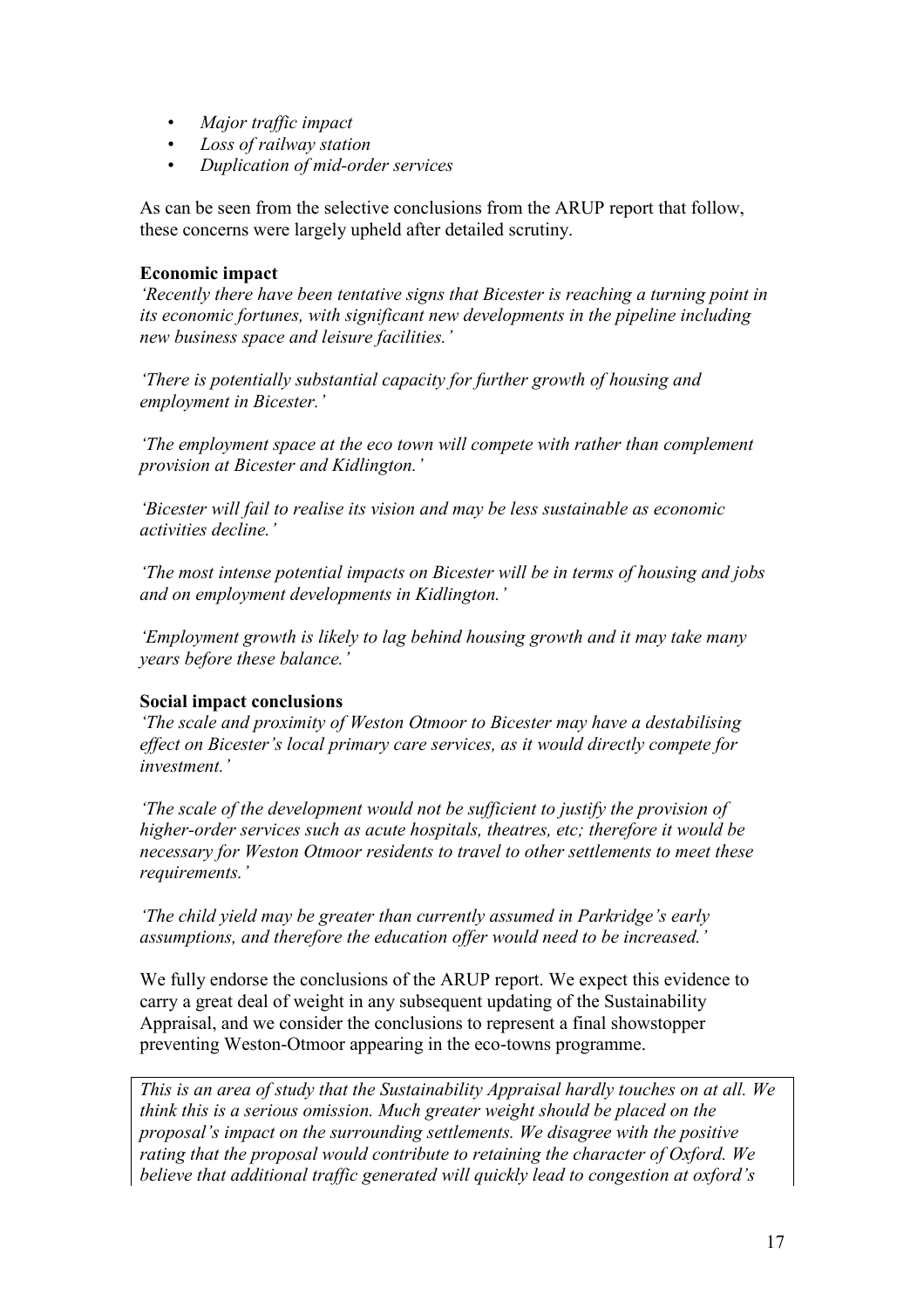*major ring road interchanges as a result of additional traffic on the A34. We don't accept that the town would benefit Oxford, as it is not producing any significant contribution towards the type of social housing that would be required. We query whether key workers would be attracted to commuting journeys with over-filled tramtrains and over-capacity bus transfers to local hospitals and schools.* 

*We endorse the negative appraisal of the impact on the regeneration of Bicester. We would add Kidlington to this summary, as Kidlington is also much in need of regeneration.* 

*We note that there is no appraisal of other aspects of community well-being. In the case of Weston-Otmoor, a single entrance and exit road, which could easily become blocked, will lead to safety issues. The maintenance of strict covenants restricting the ability of local governing bodies from relaxing those conditions that create a claustrophobic and unworkable lifestyle may lead to the development of a ghetto-like feel to the town, with disastrous consequences. We strongly feel that this is a key sustainability issue which has been overlooked.* 

*We strongly disagree with the positive assessments on housing. As stated elsewhere, the housing mix is below the 40% target set out in the SE Plan. If this scheme goes ahead it would be offset against the overall housing targets for the Cherwell part of the Central Oxfordshire sub-region, and other schemes promising 40% affordable housing would not be approved. We also consider that the summary neglects to distinguish between socially rented affordable housing and intermediate affordable housing schemes. In this area the most pressing need is for socially rented schemes, but in the proposal, 95% of the affordable homes are of the intermediate affordable scheme type. The appraisal needs refining as the current scheme does not meet the demand.* 

#### **3.4 Biodiversity & green infrastructure**

Whilst there are patches of ancient woodland, and the Thames Valley Records Centre (TVERC) confirms the existence of a wealth of interesting wildlife across the entire site ranging from brown hares to a variety of bats, all of which will be at risk, our main concern is over the malign direct impact of the proposed development on the nationally important Weston Fen SSSI and Wendlebury Meads and Mansmoor Closes SSSI. This is fully supported by the conclusions of the independent assessment carried out for Cherwell District Council by the Floodplains Meadows Partnership.

Both SSSIs rely for the integrity of their unique plant and invertebrate communities on their particular groundwater, sourced as it is from different geological strata. The proposed development will cover a large part of the re-charge area for both sites. This will alter the water levels and flows of both SSSIs and their overall hydrology. Once this occurs they are liable to loose quite rapidly the communities for which they have been scheduled. Scott Wilson's Water Cycle Study (scoping phase) - see below - also acknowledges these potential risks.

Both studies point to the need for much more research to be carried out on the existing hydrology and groundwater flows, and the need to establish a baseline of plants and invertebrate populations in order to set up a model for estimating and monitoring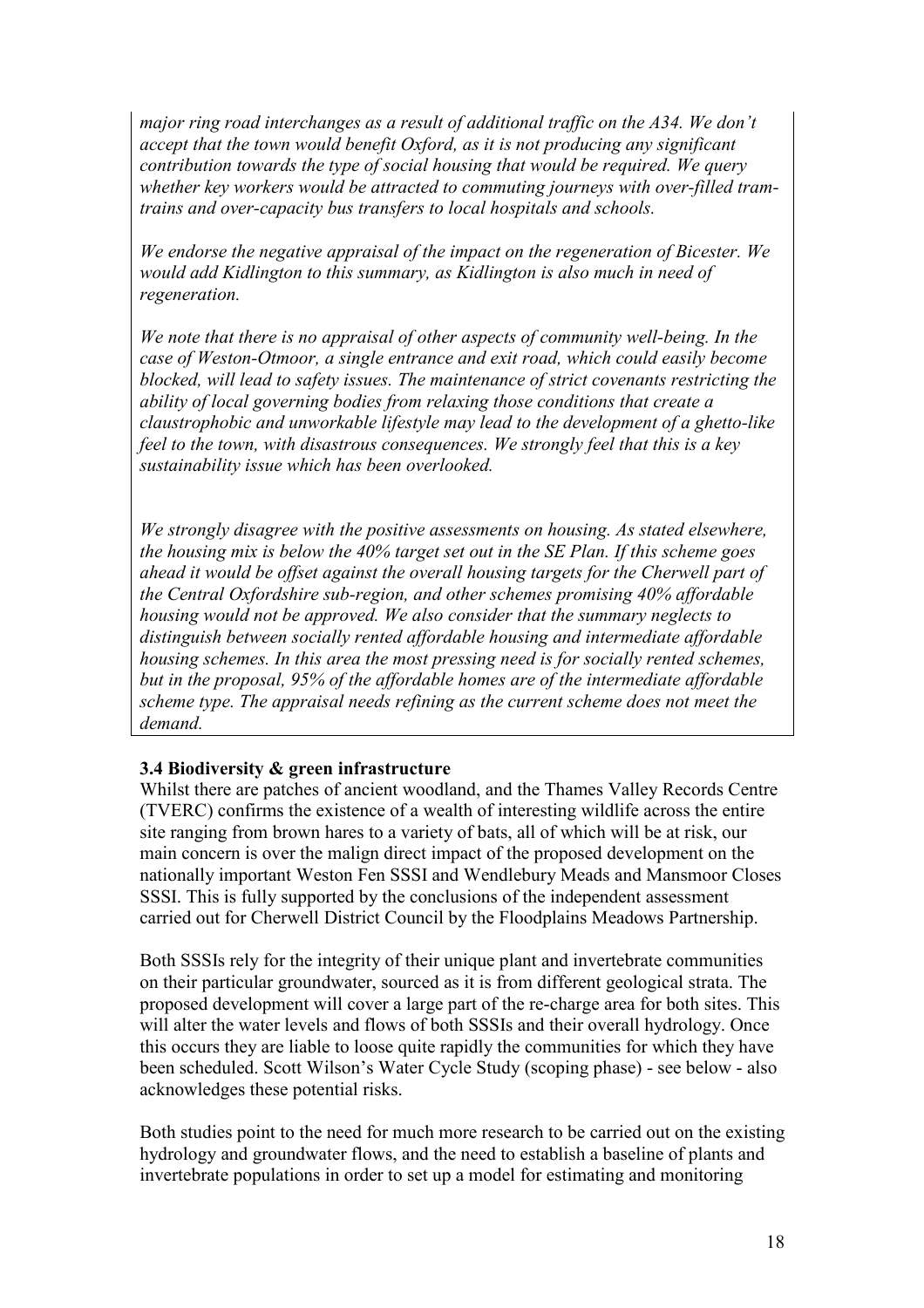future change. As the Floodplains Meadows Partnership points out, the normal period for such a baseline study is three years before it can be determined how the SSSI sites might be affected by any proposed development.

Proposals for mitigation by the developer are therefore premature. It can be assumed, however, that projects to maintain groundwater flows as they are to-day, with sufficient robustness to accommodate future climate change, even if possible, are likely to be considerably more costly than the odd bund and grassed area which has been suggested by the developer to date. This clearly casts an element of serious doubt on the costings used in Price Waterhouse's Financial Viability exercise, and by implication the results of that study.

In addition, mention is made in Scott Wilson's Water Cycle scoping study of the possible indirect impact of such a large development at this particular location on a third major SSSI on Otmoor itself. To this can be added the even more important (internationally) Oxford Meadows SAC. These sites lie downstream of the proposed development, and are therefore potentially sensitive to any changes in the catchment upstream as regards volumes and quality of both surface and groundwater.

*We endorse the negative assessment in the Sustainability Appraisal.* 

#### **3.5 Landscape Assessment**

As Minister Margaret Beckett finally accepted in her statement on eco-towns on 4 November 2008, the Weston Otmoor site is "mainly green field". In fact all 828 hectares are effectively green field, with the exception of the few scattered buildings on the MOD's Weston-on-the-Green airfield. Furthermore 203 hectares, or 24.5%, of the site lies within the Oxford Green Belt. The whole site as it exists to-day is one of overwhelming countryside character.

Broadway Malyan highlight in their Landscape Assessment Desk Study they completed for Cherwell District Council, that the landscape character of the location is such that it could only absorb some small scale new development "providing this is sensitively sited and set within a strengthened landscape framework. Over development could degrade and detract from the landscape of the area". It goes on to say that "in our view the Western Otmoor proposal would constitute such over development because of its sheer scale and density". Their overall assessment is that the proposed Weston Otmoor eco-town "would have an unacceptable Landscape and Visual impact on the site and surrounding area". We fully endorse this conclusion.

As with many other consultants struggling to assess the various aspects of this scheme, and common to the public at large, Broadway Malyan were hampered by the vagueness of much of the developer's so-called master plan, which has mutated regularly over the past year, and is still light on many important details. What is clear is that Parkridge are proposing an intensely urban development, which is totally out of character with the scale and density of existing areas of settlement in the area. Vague plans for parks and allotments give the impression of "greenwash", and do nothing to allay our concerns that the whole development will essentially replace traditional Oxfordshire countryside with a vast urban conurbation, which will not only degrade the site itself, but detract from a wide swathe of surrounding villages and their rural settings.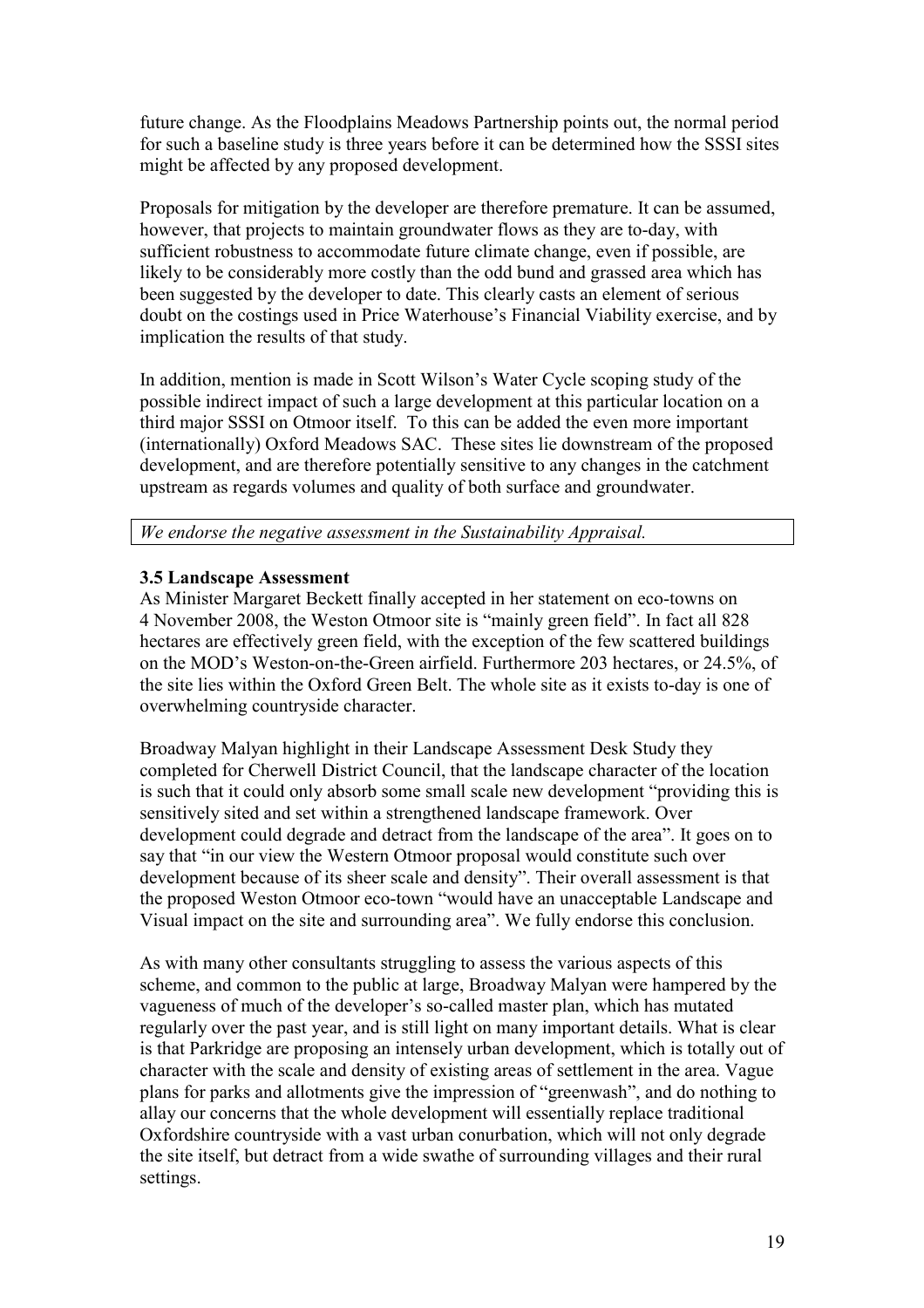We cannot understand how Scott Wilson in their Sustainability Appraisal, having pointed out that Weston-on-the Green is a designated a Conservation Area containing 32 listed buildings, can still give the Weston Otmoor development a positive rating! The village will essentially be enveloped by the new town and its character utterly changed for ever.

More importantly, Scott Wilson says there are no designated landscapes across or adjacent to the site. As observed earlier, 24.5 % of the site falls within the Oxford Green Belt. The restrictions imposed by PPG 2 are such that Parkridge have had to revise their draft Master Plan a number of times to move residential and commercial buildings away from this protected landscape. However they still intend to destroy its open character by imposing, inter alia, a 6,000 space car park with associated lighting, a new waste water treatment plant, an energy and waste centre including a large CHP plant, and all the trappings and accoutrements of a new railway station and linked tramways. All this will lead to a completely unacceptable breach in Oxford's Green Belt.

*We strongly disagree with the positive rating given to this topic in the Sustainability Appraisal.* 

#### **3.6 Water resources, water quality and drainage.**

Scott Wilson's Water Cycle Study – scoping phase – confirms that the proposed ecotown at Weston Otmoor faces severe challenges.

As far as water resources are concerned, the location lies in one of the country's driest regions. The latest Catchment Action Management plan for the River Cherwell and its tributaries indicates that already no additional abstraction is possible above the current licence regime. A town of 35,000 residents would present Thames Water with serious difficulties to meet its needs by pumping additional water from Farmoor Reservoir. Recently announced delays in Thames Water's putative plans for additional storage capacity, or transfer from other catchments, now go beyond 2025. This, coupled with possible further tightening of supply caused by the application of the Water Framework Directive and/or climate change, all leads to the impression that a new town of this density and scale in this particular place is exactly what is not wanted.

Wastewater presents even starker problems. Essentially the entire infrastructure for sewage and wastewater systems will need to be constructed from scratch to serve the requirements of every stage of development of the new town. Effluent capacity, already under strain to accommodate the rapid growth of Bicester, would, according to Thames Water, need to be doubled. They go on to point out that new wastewater treatment works take typically 7-10 years or more to construct. This together with the scale of infrastructure investment required, puts a wholly new light on the phasing of the construction of the new town, which, together with the scale of infrastructure investment required, in turn raises interesting questions over the assumptions (all provided by the developer) used in Price Waterhouse's Financial Viability Study.

Only 4% of the site lies within the Environment Agency's Flood Zone 3, however the impact on surrounding areas of major changes to run off caused by such a major development are likely to be severe. Local farmers in the vicinity have already noticed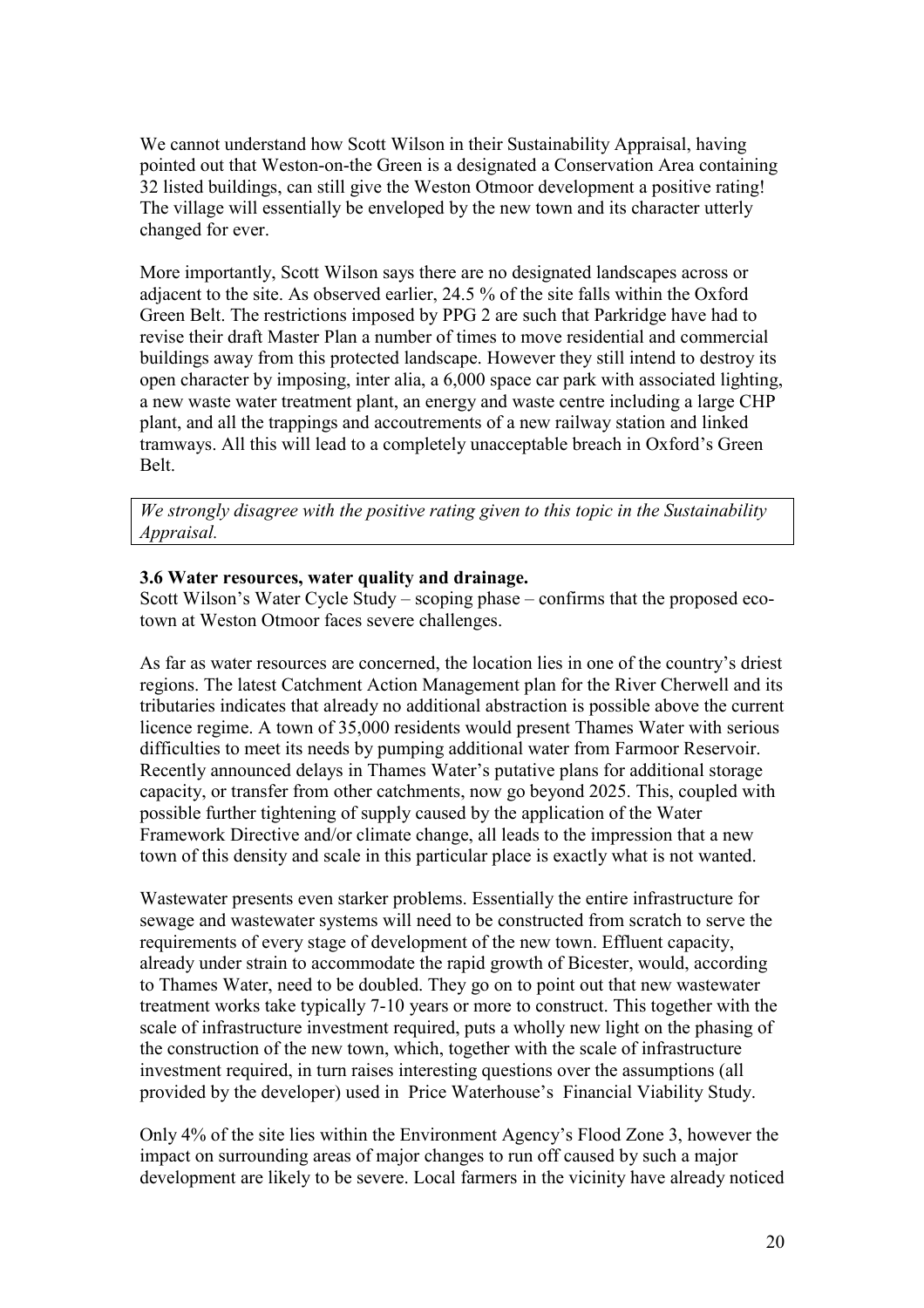the increased tendency for local flooding due to changes of runoff from the construction of the M40 motorway. Wendlebury village lying adjacent to the motorway has experienced a worrying trend of damaging flash floods. If a motorway can cause such disruptions, one can imagine the problems that will be raised by the construction of an urban conurbation on the scale proposed. The Water Cycle Study recognises this eventuality, and indicates that major Sustainable Urban Drainage Systems (SUDS) would need to be constructed around the site. Again this has major financial implications for the developer, who would not only have to build, but also maintain, such systems.

*We endorse the negative assessment in the Sustainability Appraisal.*